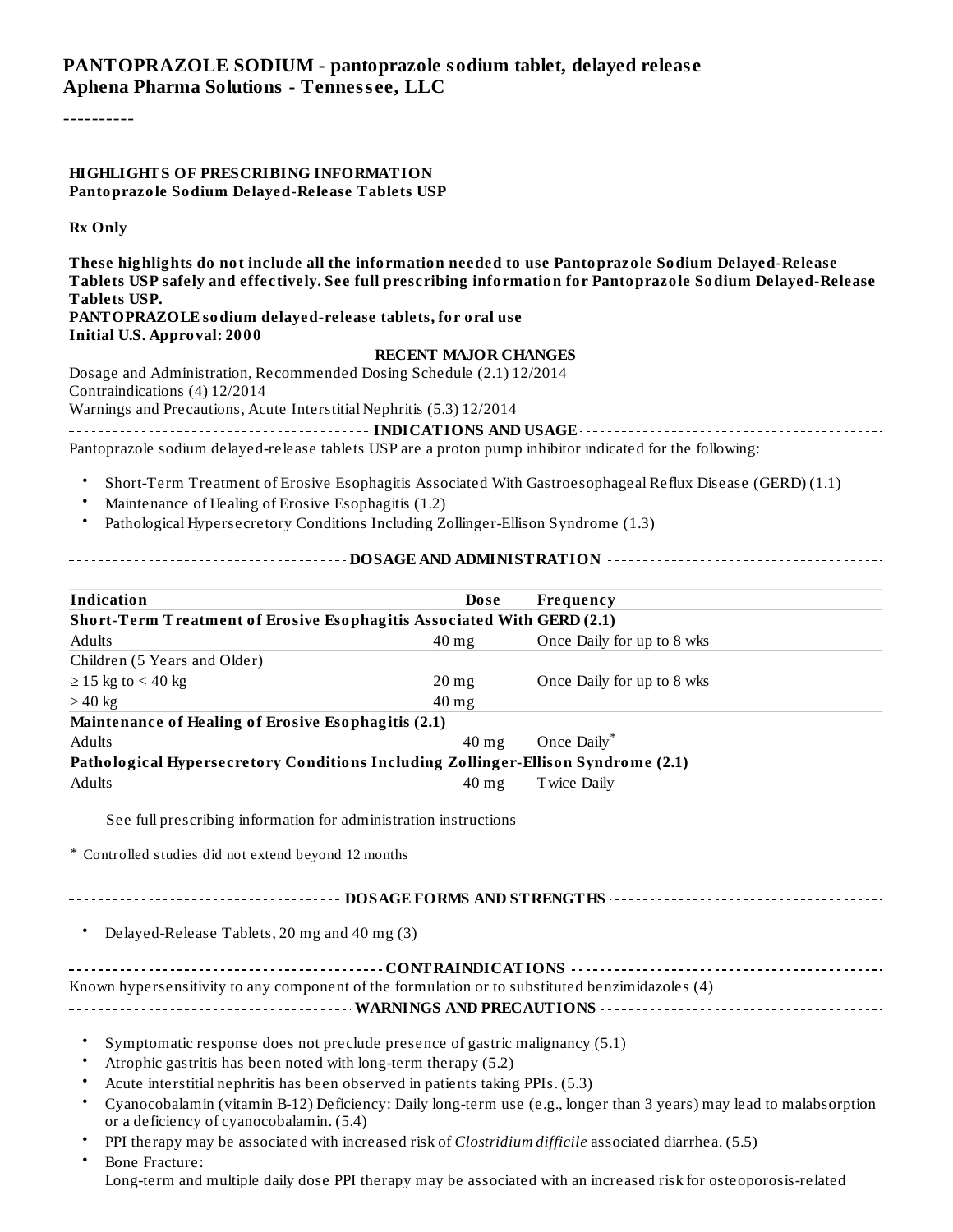fractures of the hip, wrist or spine. (5.6)

• Hypomagnesemia has been reported rarely with prolonged treatment with PPIs (5.7)

**ADVERSE REACTIONS** The most frequently occurring adverse reactions are as follows:

- For adult use (> 2%) are headache, diarrhea, nausea, abdominal pain, vomiting, flatulence, dizziness, and arthralgia. (6)
- For pediatric use (> 4%) are URI, headache, fever, diarrhea, vomiting, rash, and abdominal pain. (6)

#### **To report SUSPECTED ADVERSE REACTIONS, contact AvKARE, Inc. at 1-855-361-3993; email drugsafety@avkare.com; or FDA at 1-800-FDA-1088 or www.fda.gov/medwatch. DRUG INTERACTIONS**

- Do not coadminister with atazanavir or nelfinavir (7.1)
- Concomitant warfarin use may require monitoring (7.2)
- May interfere with the absorption of drugs where gastric pHis important for bioavailability (e.g., ketoconazole, ampicillin esters, atazanavir, iron salts, erlotinib and mycophenolate mofetil) (7.4)
- May produce false-positive urine screen for THC (7.5)
- Methotrexate: Pantoprazole may increase serum level of methotrexate (7.6)

#### **See 17 for PATIENT COUNSELING INFORMATION and Medication Guide.**

**Revised: 2/2016**

#### **FULL PRESCRIBING INFORMATION: CONTENTS\* 1 INDICATIONS AND USAGE**

1.1 Short-Term Treatment of Erosive Esophagitis Associated With Gastroesophageal Reflux Disease (GERD)

1.2 Maintenance of Healing of Erosive Esophagitis

1.3 Pathological Hypersecretory Conditions Including Zollinger-Ellison Syndrome

#### **2 DOSAGE AND ADMINISTRATION**

2.1 Recommended Dosing Schedule

2.2 Administration Instructions

#### **3 DOSAGE FORMS AND STRENGTHS**

#### **4 CONTRAINDICATIONS**

#### **5 WARNINGS AND PRECAUTIONS**

- 5.1 Concurrent Gastric Malignancy
- 5.2 Atrophic Gastritis
- 5.3 Acute Interstitial Nephritis
- 5.4 Cyanocobalamin (Vitamin B-12) Deficiency
- 5.5 *Clostridium difficile* Associated Diarrhea
- 5.6 Bone Fracture
- 5.7 Hypomagnesemia
- 5.8 Tumorigenicity
- 5.9 Interference With Urine Screen for THC

#### 5.10 Concomitant Use of Pantoprazole With Methotrexate

#### **6 ADVERSE REACTIONS**

- 6.1 Clinical Trial Experience
- 6.2 Postmarketing Experience

#### **7 DRUG INTERACTIONS**

- 7.1 Interference With Antiretroviral Therapy
- 7.2 Coumarin Anticoagulants
- 7.3 Clopidogrel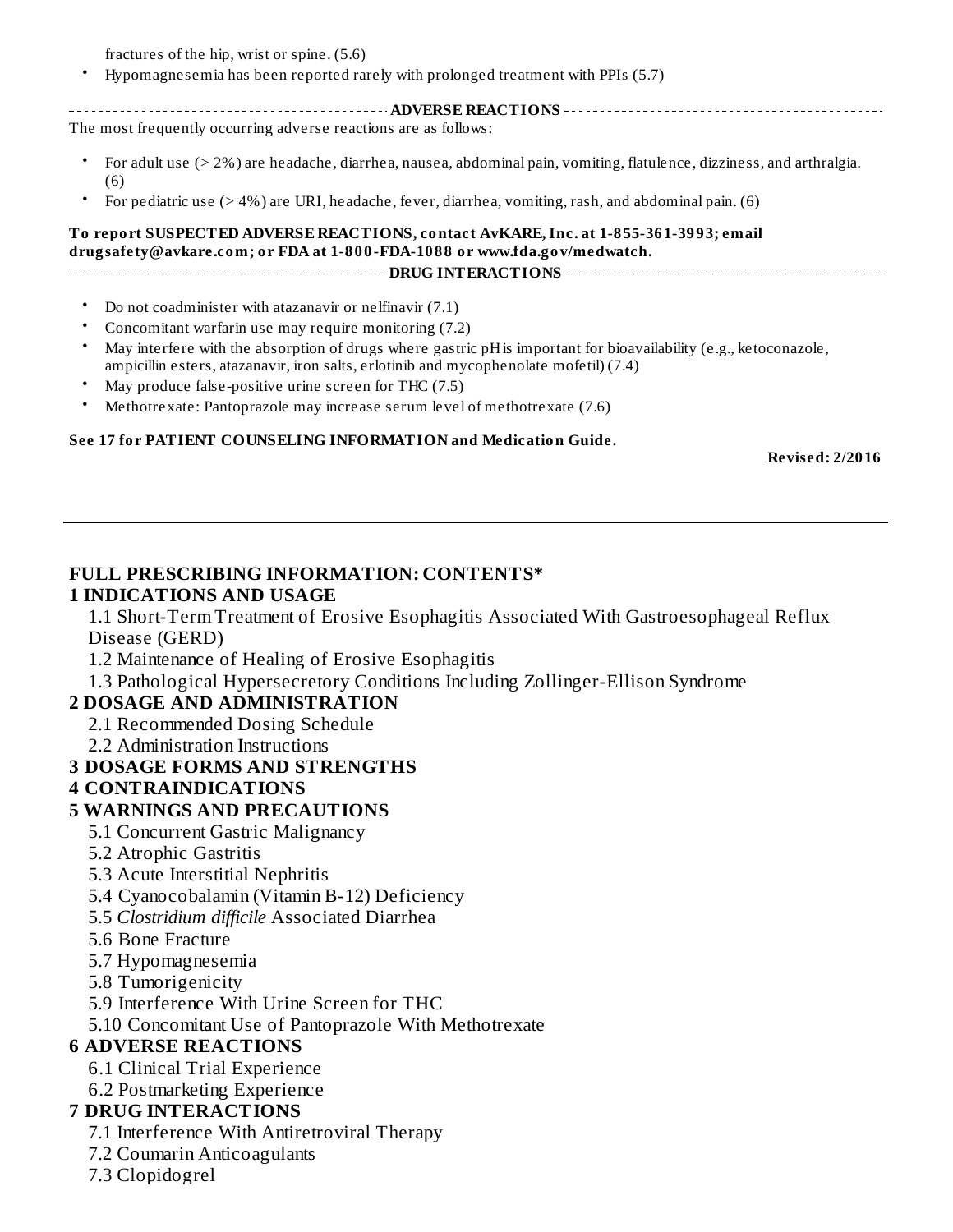7.4 Drugs for Which Gastric pH Can Affect Bioavailability

7.5 False Positive Urine Tests for THC

7.6 Methotrexate

#### **8 USE IN SPECIFIC POPULATIONS**

8.1 Pregnancy

8.3 Nursing Mothers

- 8.4 Pediatric Use
- 8.5 Geriatric Use

8.6 Gender

8.7 Patients With Hepatic Impairment

#### **10 OVERDOSAGE**

#### **11 DESCRIPTION**

#### **12 CLINICAL PHARMACOLOGY**

12.1 Mechanism of Action

12.2 Pharmacodynamics

12.3 Pharmacokinetics

12.4 Pharmacogenomics

#### **13 NONCLINICAL TOXICOLOGY**

13.1 Carcinogenesis, Mutagenesis, Impairment of Fertility

13.2 Animal Toxicology and/or Pharmacology

#### **14 CLINICAL STUDIES**

14.1 Erosive Esophagitis (EE) Associated With Gastroesophageal Reflux Disease (GERD)

14.2 Long-Term Maintenance of Healing of Erosive Esophagitis

14.3 Pathological Hypersecretory Conditions Including Zollinger-Ellison Syndrome

#### **16 HOW SUPPLIED/STORAGE AND HANDLING**

### **17 PATIENT COUNSELING INFORMATION**

\* Sections or subsections omitted from the full prescribing information are not listed.

### **FULL PRESCRIBING INFORMATION**

### **1 INDICATIONS AND USAGE**

Pantoprazole sodium delayed-release tablets USP are indicated for:

#### **1.1 Short-Term Treatment of Erosive Esophagitis Associated With Gastroesophageal Reflux Dis eas e (GERD)**

Pantoprazole sodium delayed-release tablets USP are indicated in adults for the short-term treatment (up to 8 weeks) in the healing and symptomatic relief of erosive esophagitis. For those adult patients who have not healed after 8 weeks of treatment, an additional 8 week course of pantoprazole sodium delayed-release tablets USP may be considered. Safety of treatment beyond 8 weeks in pediatric patients has not been established.

### **1.2 Maintenance of Healing of Erosive Esophagitis**

Pantoprazole sodium delayed-release tablets USP are indicated for maintenance of healing of erosive esophagitis and reduction in relapse rates of daytime and nighttime heartburn symptoms in adult patients with GERD. Controlled studies did not extend beyond 12 months.

### **1.3 Pathological Hypers ecretory Conditions Including Zollinger-Ellison Syndrome**

Pantoprazole sodium delayed-release tablets USP are indicated for the long-term treatment of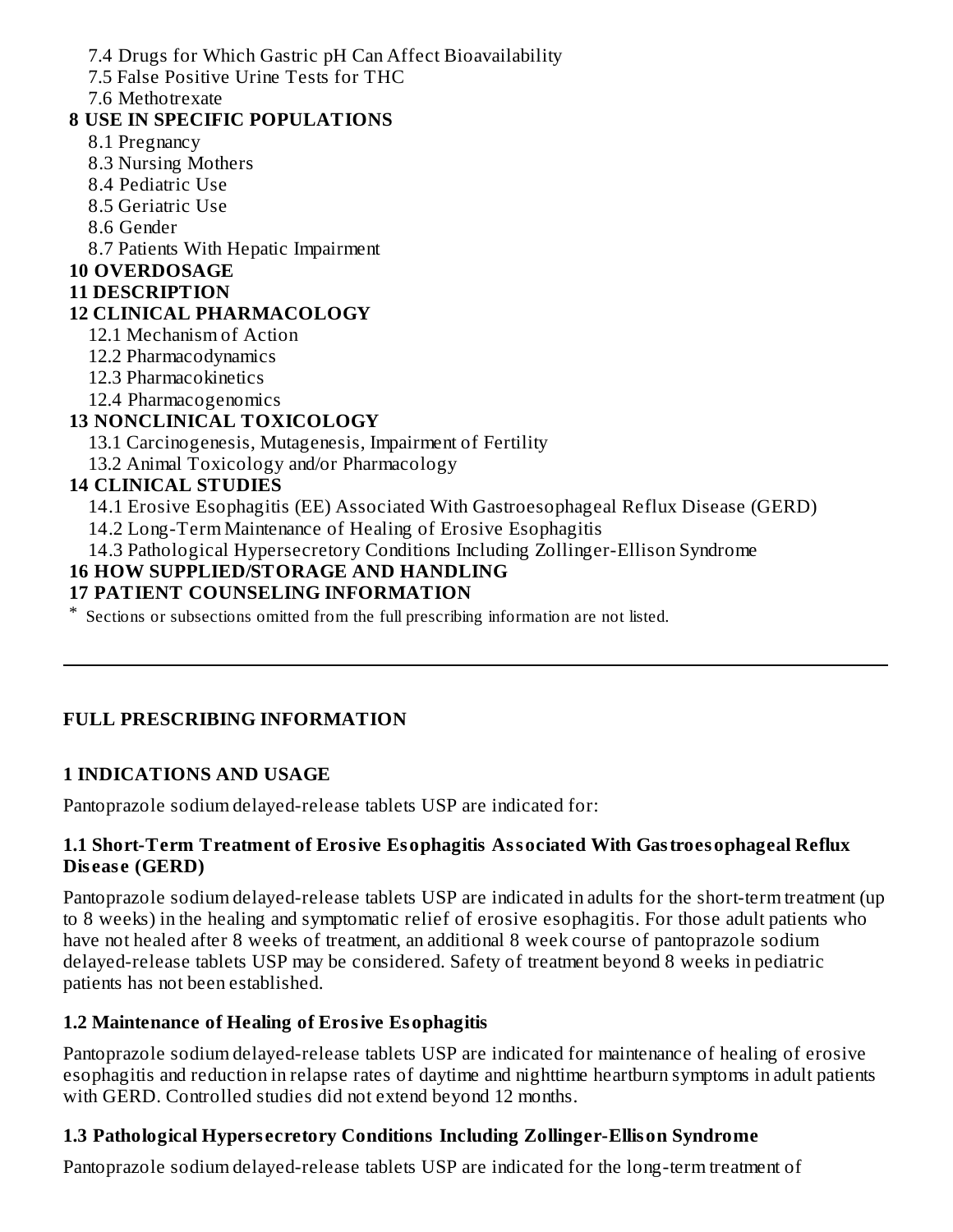pathological hypersecretory conditions, including Zollinger-Ellison syndrome.

### **2 DOSAGE AND ADMINISTRATION**

#### **2.1 Recommended Dosing Schedule**

Pantoprazole sodium is supplied as delayed-release tablets. The recommended dosages are outlined in **Table 1**.

#### **Table 1: Recommended Dosing Schedule for Pantoprazole Sodium Delayed-Releas e Tablets**

| <b>Indication</b>                                                           | <b>Dose</b>     | <b>Frequency</b>                                                                                                 |
|-----------------------------------------------------------------------------|-----------------|------------------------------------------------------------------------------------------------------------------|
| <b>Short-Term Treatment of Erosive Esophagitis Associated With GERD</b>     |                 |                                                                                                                  |
| Adults                                                                      | $40 \text{ mg}$ | Once daily for up to 8 weeks <sup>*</sup>                                                                        |
| Children (5 Years and Older)                                                |                 |                                                                                                                  |
| $\geq$ 15 kg to < 40 kg                                                     | $20 \text{ mg}$ | Once Daily for up to 8 wks                                                                                       |
| $\geq 40$ kg                                                                | $40 \text{ mg}$ |                                                                                                                  |
| <b>Maintenance of Healing of Erosive Esophagitis</b>                        |                 |                                                                                                                  |
| Adults                                                                      | $40 \text{ mg}$ | Once daily <sup><math>\dagger</math></sup>                                                                       |
| Pathological Hypersecretory Conditions Including Zollinger-Ellison Syndrome |                 |                                                                                                                  |
| <b>Adults</b>                                                               | $40 \text{ mg}$ | Twice daily <sup><math>\ddagger</math></sup>                                                                     |
| sodium delayed-release tablets may be considered.                           |                 | * For adult patients who have not healed after 8 weeks of treatment, an additional 8 week course of pantoprazole |

† Controlled studies did not extend beyond 12 months

 $^\ddag$  Dosage regimens should be adjusted to individual patient needs and should continue for as long as clinically indicated. Doses up to 24 0 mg daily have been administered.

### **2.2 Administration Instructions**

Directions for method of administration are presented in **Table 2**.

#### **Table 2: Administration Instructions**

| <b>Formulation</b>             |      | Route Instructions*                   |
|--------------------------------|------|---------------------------------------|
| <b>Delayed-Release Tablets</b> | Oral | Swallowed whole, with or without food |

\* Patients should be cautioned that pantoprazole sodium delayed-release tablets should not be split, chewed, or crushed.

#### Pantoprazole Sodium Delayed-Release Tablets

Pantoprazole sodium delayed-release tablets should be swallowed whole, with or without food in the stomach. If patients are unable to swallow a 40 mg tablet, two 20 mg tablets may be taken. Concomitant administration of antacids does not affect the absorption of pantoprazole sodium delayed-release tablets.

### **3 DOSAGE FORMS AND STRENGTHS**

Delayed-Release Tablets:

- 20 mg: Yellow, oval shaped, unscored tablets imprinted with black ink on one side of the tablet "93/11" and plain on the other side.
- 40 mg: Yellow, oval shaped, unscored tablets imprinted with black ink on one side of the tablet "93/12" and plain on the other side.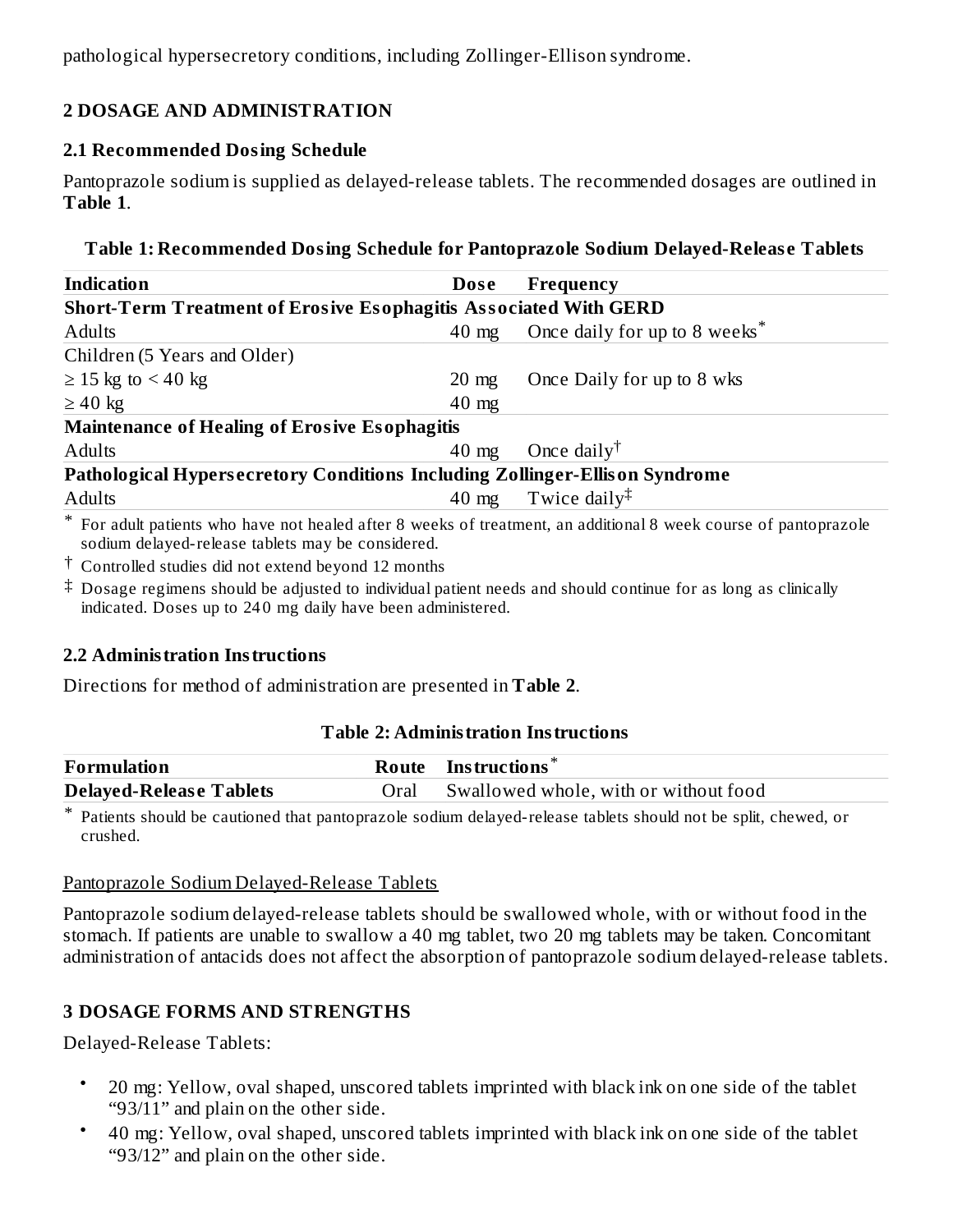### **4 CONTRAINDICATIONS**

Pantoprazole sodium delayed-release tablets are contraindicated in patients with known hypersensitivity to any component of the formulation or any substituted benzimidazole. Hypersensitivity reactions may include anaphylaxis, anaphylactic shock, angioedema, bronchospasm, acute interstitial nephritis, and urticaria [*see Adverse Reactions (6)*].

#### **5 WARNINGS AND PRECAUTIONS**

#### **5.1 Concurrent Gastric Malignancy**

Symptomatic response to therapy with pantoprazole does not preclude the presence of gastric malignancy.

#### **5.2 Atrophic Gastritis**

Atrophic gastritis has been noted occasionally in gastric corpus biopsies from patients treated longterm with pantoprazole, particularly in patients who were *H. pylori* positive.

#### **5.3 Acute Interstitial Nephritis**

Acute interstitial nephritis has been observed in patients taking PPIs including pantoprazole. Acute interstitial nephritis may occur at any point during PPI therapy and is generally attributed to an idiopathic hypersensitivity reaction. Discontinue pantoprazole if acute interstitial nephritis develops [*see Contraindications (4)*].

#### **5.4 Cyanocobalamin (Vitamin B-12) Deficiency**

Generally, daily treatment with any acid-suppressing medications over a long period of time (e.g., longer than 3 years) may lead to malabsorption of cyanocobalamin (Vitamin B-12) caused by hypo- or achlorhydria. Rare reports of cyanocobalamin deficiency occurring with acid-suppressing therapy have been reported in the literature. This diagnosis should be considered if clinical symptoms consistent with cyanocobalamin deficiency are observed.

#### **5.5** *Clostridium difficile* **Associated Diarrhea**

Published observational studies suggest that PPI therapy like pantoprazole may be associated with an increased risk of *Clostridium difficile* associated diarrhea, especially in hospitalized patients. This diagnosis should be considered for diarrhea that does not improve [*see Adverse Reactions (6.2)*].

Patients should use the lowest dose and shortest duration of PPI therapy appropriate to the condition being treated.

### **5.6 Bone Fracture**

Several published observational studies suggest that proton pump inhibitor (PPI) therapy may be associated with an increased risk for osteoporosis-related fractures of the hip, wrist, or spine. The risk of fracture was increased in patients who received high-dose, defined as multiple daily doses, and long-term PPI therapy (a year or longer). Patients should use the lowest dose and shortest duration of PPI therapy appropriate to the condition being treated. Patients at risk for osteoporosis-related fractures should be managed according to established treatment guidelines [*see Dosage and Administration (2) and Adverse Reactions (6.2)*].

### **5.7 Hypomagnes emia**

Hypomagnesemia, symptomatic and asymptomatic, has been reported rarely in patients treated with PPIs for at least three months, in most cases after a year of therapy. Serious adverse events include tetany, arrhythmias, and seizures. In most patients, treatment of hypomagnesemia required magnesium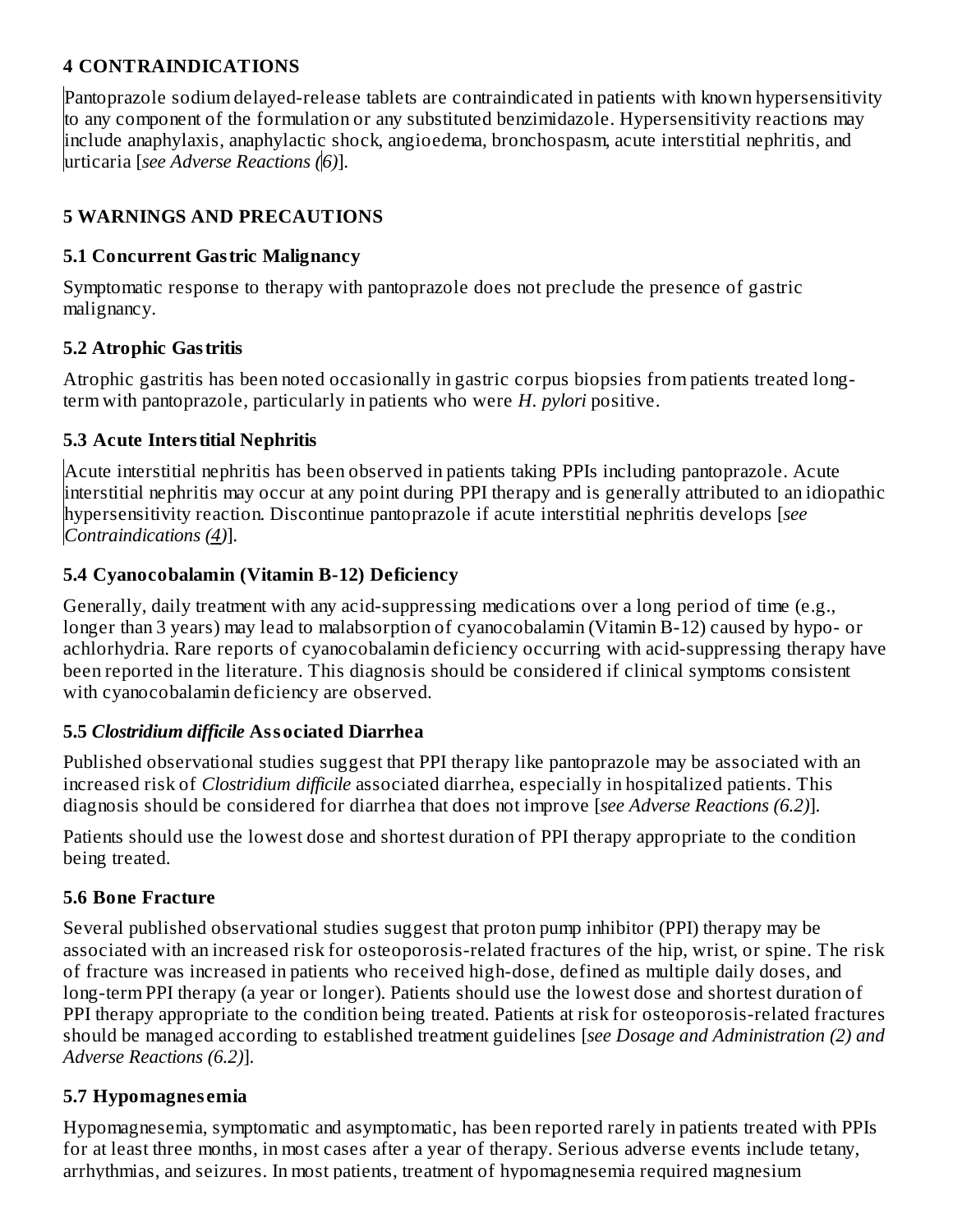replacement and discontinuation of the PPI.

For patients expected to be on prolonged treatment or who take PPIs with medications such as digoxin or drugs that may cause hypomagnesemia (e.g., diuretics), health care professionals may consider monitoring magnesium levels prior to initiation of PPI treatment and periodically [*see Adverse Reactions (6.2)*].

#### **5.8 Tumorigenicity**

Due to the chronic nature of GERD, there may be a potential for prolonged administration of pantoprazole. In long-term rodent studies, pantoprazole was carcinogenic and caused rare types of gastrointestinal tumors. The relevance of these findings to tumor development in humans is unknown [*see Nonclinical Toxicology (13.1)*].

### **5.9 Interference With Urine Screen for THC**

See *Drug Interactions (7.5)*.

### **5.10 Concomitant Us e of Pantoprazole With Methotrexate**

Literature suggests that concomitant use of PPIs with methotrexate (primarily at high dose; see methotrexate prescribing information) may elevate and prolong serum levels of methotrexate and/or its metabolite, possibly leading to methotrexate toxicities. In high-dose methotrexate administration, a temporary withdrawal of the PPI may be considered in some patients [*see Drug Interactions (7.6)*].

### **6 ADVERSE REACTIONS**

#### **6.1 Clinical Trial Experience**

Because clinical trials are conducted under widely varying conditions, adverse reaction rates observed in the clinical trials of a drug cannot be directly compared to rates in the clinical trials of another drug and may not reflect the rates observed in clinical practice.

### *Adults*

Safety in nine randomized comparative U.S. clinical trials in patients with GERD included 1,473 patients on oral pantoprazole (20 mg or 40 mg), 299 patients on an  $\rm{H}_{2}$ -receptor antagonist, 46 patients on another proton pump inhibitor, and 82 patients on placebo. The most frequently occurring adverse reactions are listed in **Table 3**.

|                  | <b>Frequency 01</b> $>$ 2% |             |            |
|------------------|----------------------------|-------------|------------|
|                  | Pantoprazole               | Comparators | Placebo    |
|                  | $(n = 1473)$               | $(n = 345)$ | $(n = 82)$ |
|                  | $\%$                       | $\%$        | $\%$       |
| Headache         | 12.2                       | 12.8        | 8.5        |
| Diarrhea         | 8.8                        | 9.6         | 4.9        |
| Nausea           | 7.0                        | 5.2         | 9.8        |
| Abdominal pain   | 6.2                        | 4.1         | 6.1        |
| Vomiting         | 4.3                        | 3.5         | 2.4        |
| Flatulence       | 3.9                        | 2.9         | 3.7        |
| <b>Dizziness</b> | 3.0                        | 2.9         | 1.2        |
| Arthralgia       | 2.8                        | 1.4         | 1.2        |

#### **Table 3: Advers e Reactions Reported in Clinical Trials of Adult Patients With GERD at a**  $\Gamma$ *roquency*  $\alpha$ **f**  $\leq$  20/

Additional adverse reactions that were reported for pantoprazole in clinical trials with a frequency of  $\leq$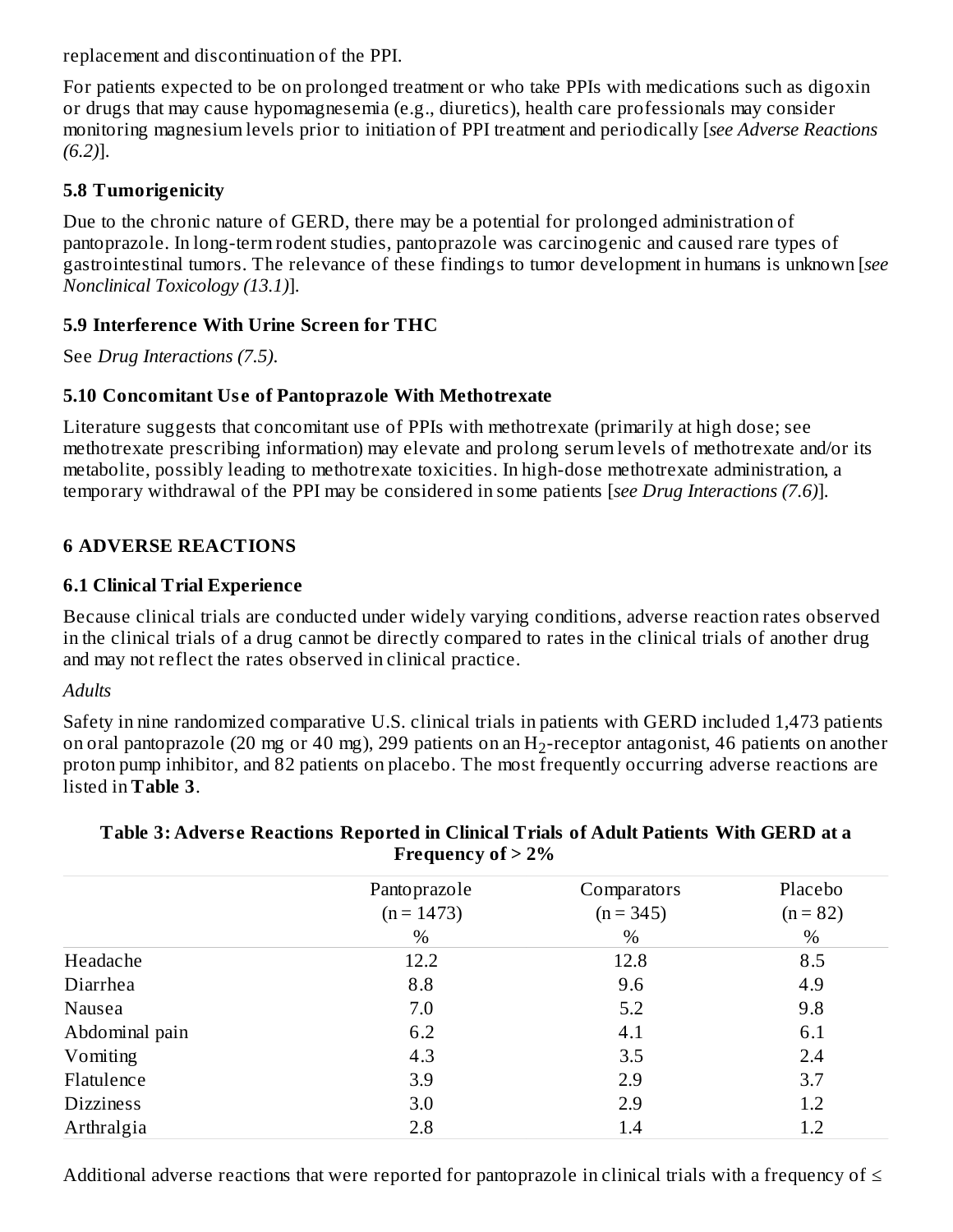2% are listed below by body system:

Body as a Whole: allergic reaction, pyrexia, photosensitivity reaction, facial edema

Gastrointestinal: constipation, dry mouth, hepatitis

Hematologic: leukopenia, thrombocytopenia

Metabolic/Nutritional: elevated CK (creatine kinase), generalized edema, elevated triglycerides, liver enzymes elevated

Musculoskeletal: myalgia

Nervous: depression, vertigo

Skin and Appendages: urticaria, rash, pruritus

Special Senses: blurred vision

*Pediatric Patients*

Safety of pantoprazole in the treatment of Erosive Esophagitis (EE) associated with GERD was evaluated in pediatric patients ages 1 year through 16 years in three clinical trials. Safety trials involved pediatric patients with EE; however, as EE is uncommon in the pediatric population, 249 pediatric patients with endoscopically-proven or symptomatic GERD were also evaluated. All adult adverse reactions to pantoprazole are considered relevant to pediatric patients. In patients ages 1 year through 16 years, the most commonly reported (> 4%) adverse reactions include: URI, headache, fever, diarrhea, vomiting, rash, and abdominal pain.

For safety information in patients less than 1 year of age see *Use in Specific Populations (8.4)*.

Additional adverse reactions that were reported for pantoprazole in pediatric patients in clinical trials with a frequency of  $\leq 4\%$  are listed below by body system:

Body as a Whole: allergic reaction, facial edema

Gastrointestinal: constipation, flatulence, nausea

Metabolic/Nutritional: elevated triglycerides, elevated liver enzymes, elevated CK (creatine kinase)

Musculoskeletal: arthralgia, myalgia

Nervous: dizziness, vertigo

Skin and Appendages: urticaria

The following adverse reactions seen in adults in clinical trials were not reported in pediatric patients in clinical trials, but are considered relevant to pediatric patients: photosensitivity reaction, dry mouth, hepatitis, thrombocytopenia, generalized edema, depression, pruritus, leukopenia, and blurred vision.

*Zollinger-Ellison Syndrome*

In clinical studies of Zollinger-Ellison syndrome, adverse reactions reported in 35 patients taking pantoprazole 80 mg/day to 240 mg/day for up to 2 years were similar to those reported in adult patients with GERD.

# **6.2 Postmarketing Experience**

The following adverse reactions have been identified during postapproval use of pantoprazole. Because these reactions are reported voluntarily from a population of uncertain size, it is not always possible to reliably estimate their frequency or establish a causal relationship to drug exposure.

These adverse reactions are listed below by body system:

General Disorders and Administration Conditions: asthenia, fatigue, malaise

Hematologic: pancytopenia, agranulocytosis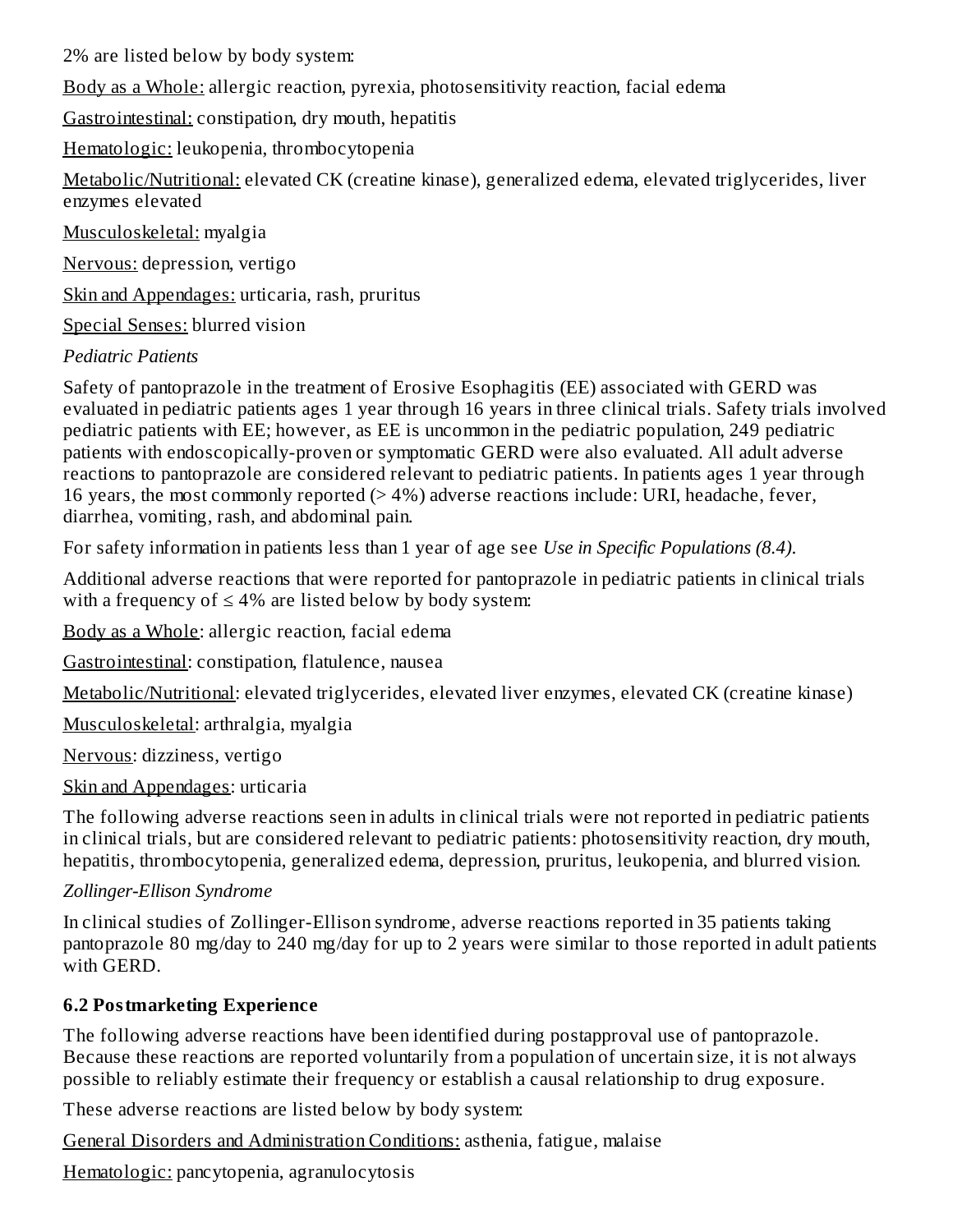Hepatobiliary Disorders: hepatocellular damage leading to jaundice and hepatic failure

Immune System Disorders: anaphylaxis (including anaphylactic shock)

Infections and Infestations: *Clostridium difficile* associated diarrhea

Investigations: weight changes

Metabolism and Nutritional Disorders: hyponatremia, hypomagnesemia

Musculoskeletal Disorders: rhabdomyolysis, bone fracture

Nervous: ageusia, dysgeusia

Psychiatric Disorders: hallucination, confusion, insomnia, somnolence

Renal and Urinary Disorders: interstitial nephritis

Skin and Subcutaneous Tissue Disorders: severe dermatologic reactions (some fatal), including erythema multiforme, Stevens-Johnson syndrome, and toxic epidermal necrolysis (TEN, some fatal), and angioedema (Quincke's edema)

**To report SUSPECTED ADVERSE REACTIONS contact AvKARE, Inc. at 1-855-361-3993; email** drugsafety@avkare.com**; or FDA at 1-800-FDA-1088 or** www.fda.gov/medwatch**.**

### **7 DRUG INTERACTIONS**

### **7.1 Interference With Antiretroviral Therapy**

Concomitant use of atazanavir or nelfinavir with proton pump inhibitors is not recommended. Coadministration of atazanavir or nelfinavir with proton pump inhibitors is expected to substantially decrease atazanavir or nelfinavir plasma concentrations and may result in a loss of therapeutic effect and development of drug resistance.

### **7.2 Coumarin Anticoagulants**

There have been postmarketing reports of increased INR and prothrombin time in patients receiving proton pump inhibitors, including pantoprazole, and warfarin concomitantly. Increases in INR and prothrombin time may lead to abnormal bleeding and even death. Patients treated with proton pump inhibitors and warfarin concomitantly should be monitored for increases in INR and prothrombin time.

### **7.3 Clopidogrel**

Concomitant administration of pantoprazole and clopidogrel in healthy subjects had no clinically important effect on exposure to the active metabolite of clopidogrel or clopidogrel-induced platelet inhibition [*see Clinical Pharmacology (12.3)*]. No dose adjustment of clopidogrel is necessary when administered with an approved dose of pantoprazole.

### **7.4 Drugs for Which Gastric pH Can Affect Bioavailability**

Due to its effects on gastric acid secretion, pantoprazole can reduce the absorption of drugs where gastric pH is an important determinant of their bioavailability. Like with other drugs that decrease the intragastric acidity, the absorption of drugs such as ketoconazole, ampicillin esters, atazanavir, iron salts, erlotinib, and mycophenolate mofetil (MMF) can decrease.

Coadministration of pantoprazole in healthy subjects and in transplant patients receiving MMF has been reported to reduce the exposure to the active metabolite, mycophenolic acid (MPA), possibly due to a decrease in MMF solubility at an increased gastric pH. The clinical relevance of reduced MPA exposure on organ rejection has not been established in transplant patients receiving pantoprazole and MMF. Use pantoprazole with caution in transplant patients receiving MMF [*see Clinical Pharmacology (12.3)*].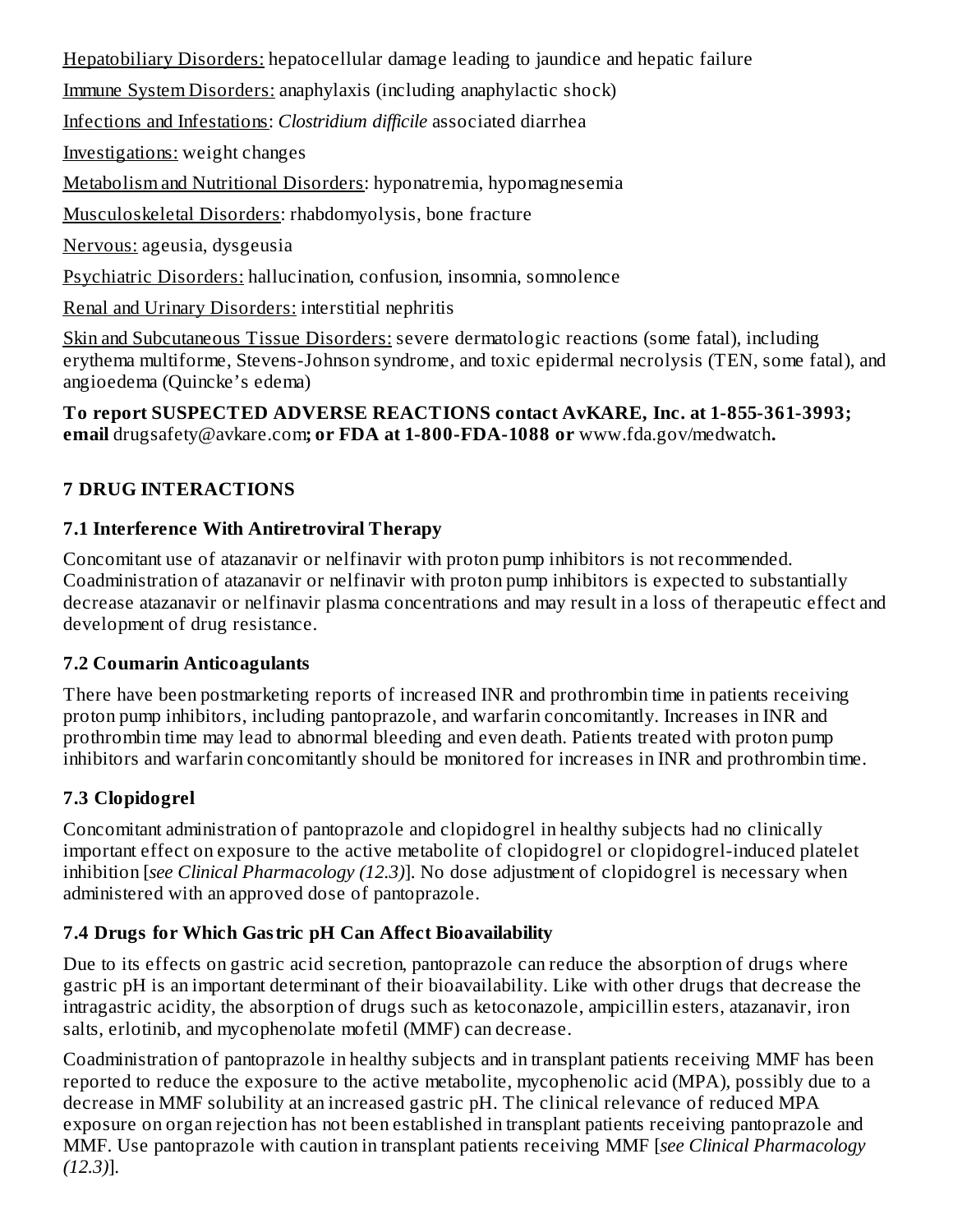#### **7.5 Fals e Positive Urine Tests for THC**

There have been reports of false positive urine screening tests for tetrahydrocannabinol (THC) in patients receiving proton pump inhibitors. An alternative confirmatory method should be considered to verify positive results.

### **7.6 Methotrexate**

Case reports, published population pharmacokinetic studies, and retrospective analyses suggest that concomitant administration of PPIs and methotrexate (primarily at high dose; see methotrexate prescribing information) may elevate and prolong serum levels of methotrexate and/or its metabolite hydroxymethotrexate. However, no formal drug interaction studies of Methotrexate with PPIs have been conducted [*see Warnings and Precautions (5.10)*].

### **8 USE IN SPECIFIC POPULATIONS**

### **8.1 Pregnancy**

*Teratogenic Effects*

### *Pregnancy Category B*

Reproduction studies have been performed in rats at oral doses up to 88 times the recommended human dose and in rabbits at oral doses up to 16 times the recommended human dose and have revealed no evidence of impaired fertility or harm to the fetus due to pantoprazole. There are, however, no adequate and well-controlled studies in pregnant women. Because animal reproduction studies are not always predictive of human response, this drug should be used during pregnancy only if clearly needed [*see Nonclinical Toxicology (13.2)*].

### **8.3 Nursing Mothers**

Pantoprazole and its metabolites are excreted in the milk of rats. Pantoprazole excretion in human milk has been detected in a study of a single nursing mother after a single 40 mg oral dose. The clinical relevance of this finding is not known. Many drugs which are excreted in human milk have a potential for serious adverse reactions in nursing infants. Based on the potential for tumorigenicity shown for pantoprazole in rodent carcinogenicity studies, a decision should be made whether to discontinue nursing or to discontinue the drug, taking into account the benefit of the drug to the mother.

### **8.4 Pediatric Us e**

The safety and effectiveness of pantoprazole for short-term treatment (up to eight weeks) of erosive esophagitis (EE) associated with GERD have been established in pediatric patients 1 year through 16 years of age. Effectiveness for EE has not been demonstrated in patients less than 1 year of age. In addition, for patients less than 5 years of age, there is no appropriate dosage strength in an ageappropriate formulation available. Therefore, pantoprazole is indicated for the short-term treatment of EE associated with GERD for patients 5 years and older. The safety and effectiveness of pantoprazole for pediatric uses other than EE have not been established.

### *1 Year Through 16 Years of Age*

Use of pantoprazole in pediatric patients 1 year through 16 years of age for short-term treatment (up to eight weeks) of EE associated with GERD is supported by: a) extrapolation of results from adequate and well-controlled studies that supported the approval of pantoprazole for treatment of EE associated with GERD in adults, and b) safety, effectiveness, and pharmacokinetic studies performed in pediatric patients [*see Clinical Studies (14.1), and Clinical Pharmacology (12.3)*].

Safety of pantoprazole in the treatment of EE associated with GERD in pediatric patients 1 through 16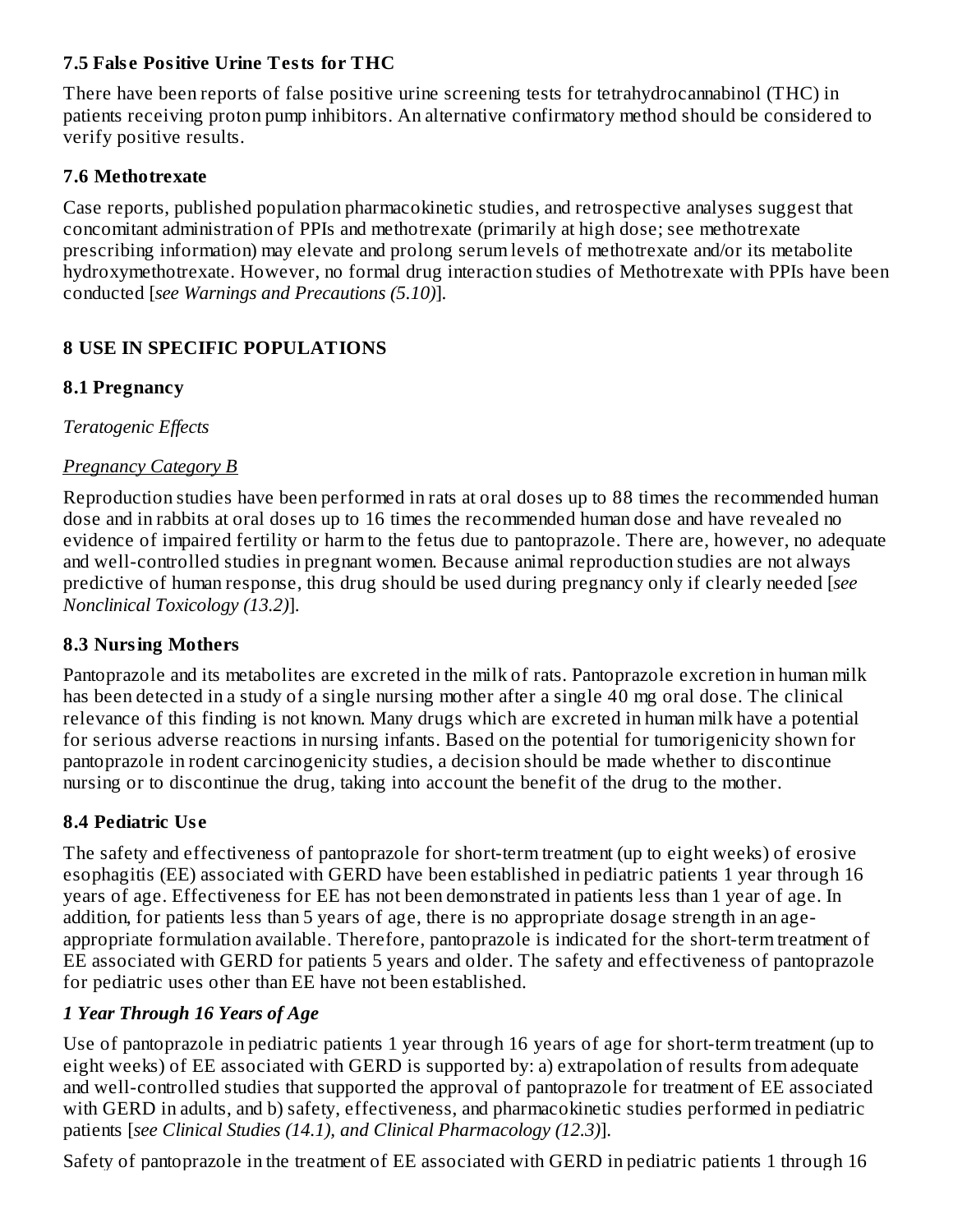years of age was evaluated in three multicenter, randomized, double-blind, parallel-treatment studies, involving 249 pediatric patients, including 8 with EE (4 patients ages 1 year to 5 years and 4 patients 5 years to 11 years). The children ages 1 year to 5 years with endoscopically diagnosed EE (defined as an endoscopic Hetzel-Dent score  $\geq$  2) were treated once daily for 8 weeks with one of two dose levels of pantoprazole (approximating 0.6 mg/kg or 1.2 mg/kg). All 4 of these patients with EE were healed (Hetzel-Dent score of 0 or 1) at 8 weeks. Because EE is uncommon in the pediatric population, predominantly pediatric patients with endoscopically-proven or symptomatic GERD were also included in these studies. Patients were treated with a range of doses of pantoprazole once daily for 8 weeks. For safety findings *see Adverse Reactions (6.1)*. Because these pediatric trials had no placebo, active comparator, or evidence of a dose response, the trials were inconclusive regarding the clinical benefit of pantoprazole for symptomatic GERD in the pediatric population. The effectiveness of pantoprazole for treating symptomatic GERD in pediatric patients has not been established.

Although the data from the clinical trials support use of pantoprazole for the short-term treatment of EE associated with GERD in pediatric patients 1 year through 5 years, there is no commercially available dosage formulation appropriate for patients less than 5 years of age [*see Dosage and Administration (2)*].

In a population pharmacokinetic analysis, clearance values in the children 1 to 5 years old with endoscopically proven GERD had a median value of 2.4 L/h. Following a 1.2 mg/kg equivalent dose (15 mg for  $\leq$  12.5 kg and 20 mg for  $>$  12.5 to  $<$  25 kg), the plasma concentrations of pantoprazole were highly variable and the median time to peak plasma concentration was 3 to 6 hours. The estimated AUC for patients 1 to 5 years old was 37% higher than for adults receiving a single 40 mg tablet, with a geometric mean AUC value of 6.8 mcg•hr/mL.

### *Neonates to Less Than One Year of Age*

Pantoprazole was not found to be effective in a multicenter, randomized, double-blind, placebocontrolled, treatment-withdrawal study of 129 pediatric patients 1 through 11 months of age. Patients were enrolled if they had symptomatic GERD based on medical history and had not responded to nonpharmacologic interventions for GERD for two weeks. Patients received pantoprazole daily for four weeks in an open-label phase, then patients were randomized in equal proportion to receive pantoprazole treatment or placebo for the subsequent four weeks in a double-blind manner. Efficacy was assessed by observing the time from randomization to study discontinuation due to symptom worsening during the four-week treatment-withdrawal phase. There was no statistically significant difference between pantoprazole and placebo in the rate of discontinuation.

In this trial, the adverse reactions that were reported more commonly (difference of  $\geq 4\%$ ) in the treated population compared to the placebo population were elevated CK, otitis media, rhinitis, and laryngitis.

In a population pharmacokinetic analysis, the systemic exposure was higher in patients less than 1 year of age with GERD compared to adults who received a single 40 mg dose (geometric mean AUC was 103% higher in preterm infants and neonates receiving single dose of 2.5 mg of pantoprazole, and 23% higher in infants 1 through 11 months of age receiving a single dose of approximately 1.2 mg/kg). In these patients, the apparent clearance (CL/F) increased with age (median clearance: 0.6 L/hr, range: 0.03 to 3.2 L/hr).

These doses resulted in pharmacodynamic effects on gastric but not esophageal pH. Following once daily dosing of 2.5 mg of pantoprazole in preterm infants and neonates, there was an increase in the mean gastric pH (from 4.3 at baseline to 5.2 at steady-state) and in the mean % time that gastric pH was  $> 4$ (from 60% at baseline to 80% at steady-state). Following once daily dosing of approximately 1.2 mg/kg of pantoprazole in infants 1 through 11 months of age, there was an increase in the mean gastric pH (from 3.1 at baseline to 4.2 at steady-state) and in the mean % time that gastric pH was  $>$  4 (from 32% at baseline to 60% at steady-state). However, no significant changes were observed in mean intraesophageal pH or % time that esophageal pH was < 4 in either age group.

Because pantoprazole was not shown to be effective in the randomized, placebo-controlled study in this age group, the use of pantoprazole for treatment of symptomatic GERD in infants less than 1 year of age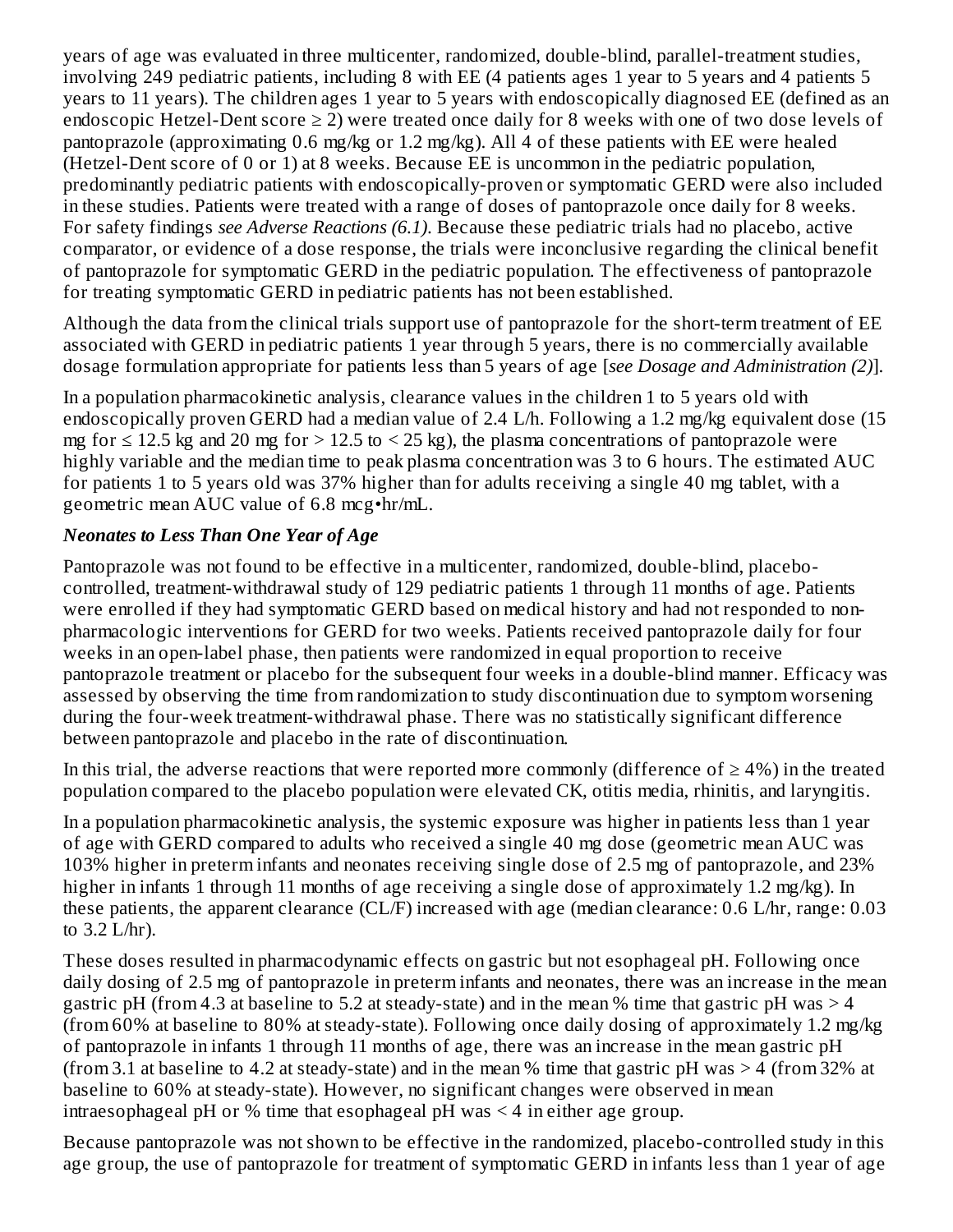is not indicated.

#### **8.5 Geriatric Us e**

In short-term U.S. clinical trials, erosive esophagitis healing rates in the 107 elderly patients ( $\geq 65$ ) years old) treated with pantoprazole were similar to those found in patients under the age of 65. The incidence rates of adverse reactions and laboratory abnormalities in patients aged 65 years and older were similar to those associated with patients younger than 65 years of age.

#### **8.6 Gender**

Erosive esophagitis healing rates in the 221 women treated with pantoprazole sodium delayed-release tablets in U.S. clinical trials were similar to those found in men. In the 122 women treated long-term with pantoprazole 40 mg or 20 mg, healing was maintained at a rate similar to that in men. The incidence rates of adverse reactions were also similar for men and women.

#### **8.7 Patients With Hepatic Impairment**

Doses higher than 40 mg/day have not been studied in patients with hepatic impairment [*see Clinical Pharmacology (12.3)*].

#### **10 OVERDOSAGE**

Experience in patients taking very high doses of pantoprazole (> 240 mg) is limited. Spontaneous postmarketing reports of overdose are generally within the known safety profile of pantoprazole.

Pantoprazole is not removed by hemodialysis. In case of overdosage, treatment should be symptomatic and supportive.

Single oral doses of pantoprazole at 709 mg/kg, 798 mg/kg, and 887 mg/kg were lethal to mice, rats, and dogs, respectively. The symptoms of acute toxicity were hypoactivity, ataxia, hunched sitting, limbsplay, lateral position, segregation, absence of ear reflex, and tremor.

#### **11 DESCRIPTION**

The active ingredient in pantoprazole sodium delayed-release tablets USP is a substituted benzimidazole, sodium 5-(difluoromethoxy)-2-[[(3,4-dimethoxy-2-pyridinyl)methyl]sulfinyl]-1*H*benzimidazole sesquihydrate, a compound that inhibits gastric acid secretion. The structural formula is:



 $C_{16}H_{14}F_2N_3NaO_4S\cdot 1.5 H_2O$  M.W. 432.37

Pantoprazole sodium sesquihydrate is a white to off-white crystalline powder and is racemic. Pantoprazole has weakly basic and acidic properties. Pantoprazole sodium sesquihydrate is freely soluble in water, very slightly soluble in phosphate buffer at pH 7.4, and practically insoluble in nhexane.

The stability of the compound in aqueous solution is pH-dependent. The rate of degradation increases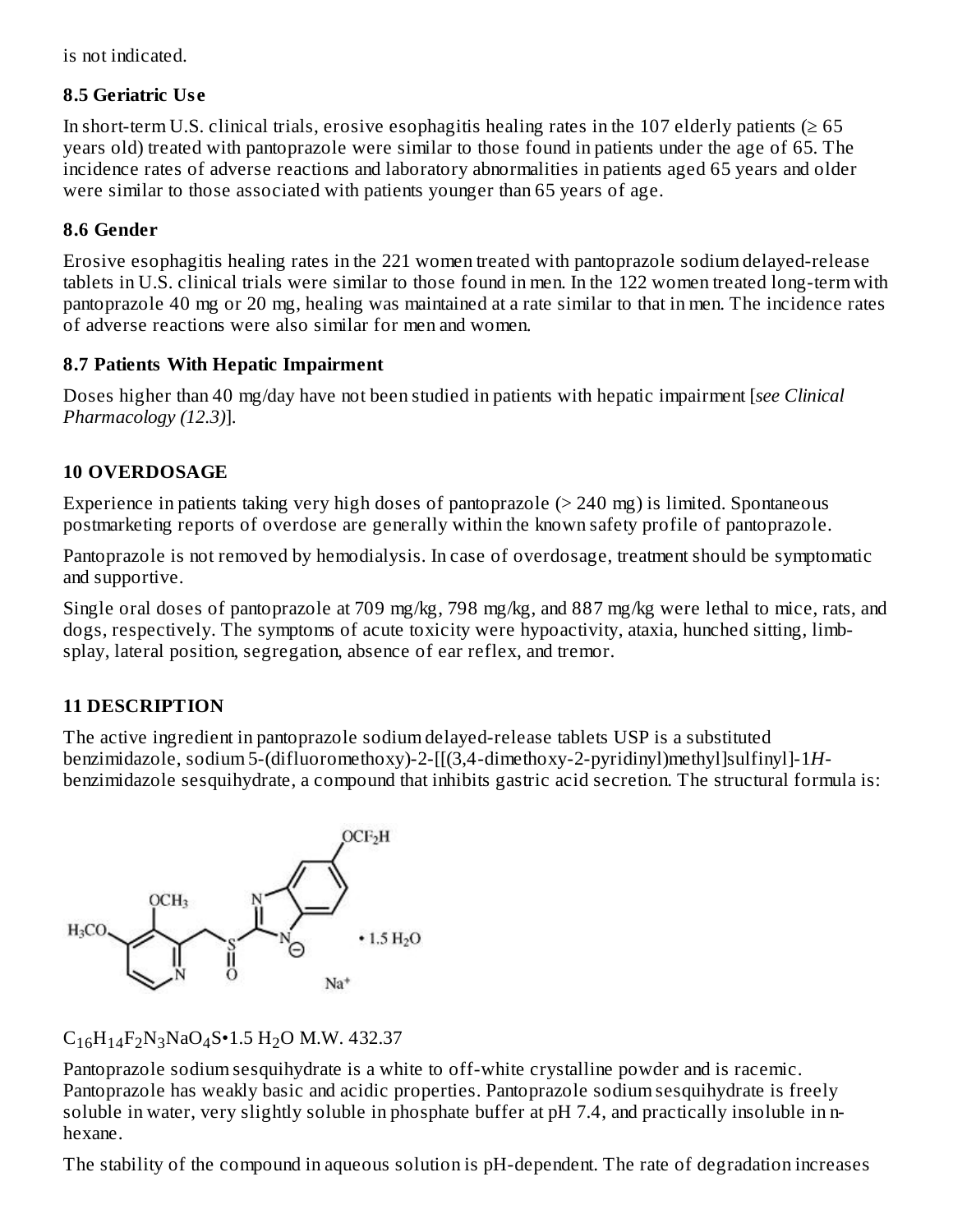with decreasing pH. At ambient temperature, the degradation half-life is approximately 2.8 hours at pH 5 and approximately 220 hours at pH 7.8.

Pantoprazole sodium USP is supplied as a delayed-release tablet, available in two strengths (20 mg and 40 mg).

Each pantoprazole sodium delayed-release tablet USP contains 45.1 mg or 22.55 mg of pantoprazole sodium sesquihydrate (equivalent to 40 mg or 20 mg pantoprazole, respectively) with the following inactive ingredients: calcium carbonate, calcium stearate, D&C yellow #10 aluminum lake, FD&C yellow #6 aluminum lake, hypromellose, iron oxide black, iron oxide yellow, lactose monohydrate, low-substituted hydroxypropyl cellulose, methacrylic acid copolymer, microcrystalline cellulose, polyethylene glycol, propylene glycol, shellac glaze, sodium carbonate anhydrous, stearic acid, talc, titanium dioxide, and triethyl citrate.

### **12 CLINICAL PHARMACOLOGY**

### **12.1 Mechanism of Action**

Pantoprazole is a proton pump inhibitor (PPI) that suppresses the final step in gastric acid production by covalently binding to the  $(H^+, K^+)$ -ATPase enzyme system at the secretory surface of the gastric parietal cell. This effect leads to inhibition of both basal and stimulated gastric acid secretion, irrespective of the stimulus. The binding to the  $(H^+, K^+)$ -ATPase results in a duration of antisecretory effect that persists longer than 24 hours for all doses tested (20 mg to 120 mg).

### **12.2 Pharmacodynamics**

### **Antis ecretory Activity**

Under maximal acid stimulatory conditions using pentagastrin, a dose-dependent decrease in gastric acid output occurs after a single dose of oral (20 to 80 mg) or a single dose of intravenous (20 to 120 mg) pantoprazole in healthy volunteers. Pantoprazole given once daily results in increasing inhibition of gastric acid secretion. Following the initial oral dose of 40 mg pantoprazole, a 51% mean inhibition was achieved by 2.5 hours. With once-a-day dosing for 7 days, the mean inhibition was increased to 85%. Pantoprazole suppressed acid secretion in excess of 95% in half of the subjects. Acid secretion had returned to normal within a week after the last dose of pantoprazole; there was no evidence of rebound hypersecretion.

In a series of dose-response studies, pantoprazole, at oral doses ranging from 20 to 120 mg, caused dose-related increases in median basal gastric pH and in the percent of time gastric pH was  $> 3$  and  $> 4$ . Treatment with 40 mg of pantoprazole produced significantly greater increases in gastric pH than the 20 mg dose. Doses higher than 40 mg (60, 80, 120 mg) did not result in further significant increases in median gastric pH. The effects of pantoprazole on median pH from one double-blind crossover study are shown in **Table 4**.

|                                    | <b>Median pH</b> on Day 7 |                 |                 |                 |
|------------------------------------|---------------------------|-----------------|-----------------|-----------------|
| Time                               | Placebo                   | $20 \text{ mg}$ | $40 \text{ mg}$ | $80 \text{ mg}$ |
| 8 a.m. to 8 a.m.<br>$(24$ Hours)   | 1.3                       | $2.9*$          | $3.8^{*,+}$     | $3.9^{*,+}$     |
| 8 a.m. to 10 p.m.<br>(Daytime)     | 1.6                       | $3.2^*$         | $4.4^{*,+}$     | $4.8^*$ , †     |
| 10 p.m. to $8$ a.m.<br>(Nighttime) | 1.2                       | $2.1^*$         | $3.0*$          | $2.6*$          |

#### **Table 4: Effect of Single Daily Dos es of Oral Pantoprazole on Intragastric pH**

\* Significantly different from placebo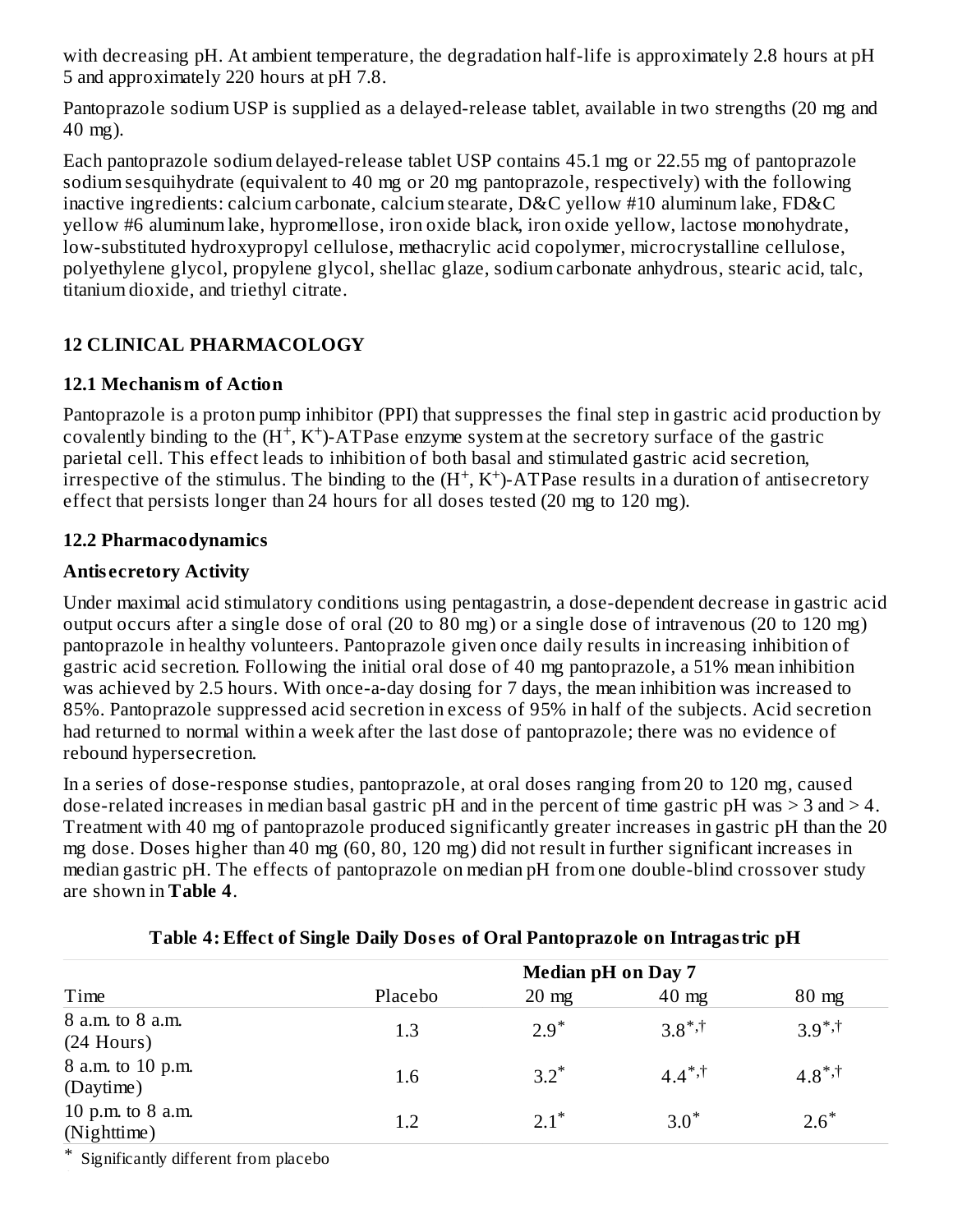# **Serum Gastrin Effects**

Fasting serum gastrin levels were assessed in two double-blind studies of the acute healing of erosive esophagitis (EE) in which 682 patients with gastroesophageal reflux disease (GERD) received 10, 20, or 40 mg of pantoprazole for up to 8 weeks. At 4 weeks of treatment there was an increase in mean gastrin levels of 7%, 35%, and 72% over pretreatment values in the 10, 20, and 40 mg treatment groups, respectively. A similar increase in serum gastrin levels was noted at the 8 week visit with mean increases of 3%, 26%, and 84% for the three pantoprazole dose groups. Median serum gastrin levels remained within normal limits during maintenance therapy with pantoprazole sodium delayed-release tablets.

In long-term international studies involving over 800 patients, a 2 to 3 fold mean increase from the pretreatment fasting serum gastrin level was observed in the initial months of treatment with pantoprazole at doses of 40 mg per day during GERD maintenance studies and 40 mg or higher per day in patients with refractory GERD. Fasting serum gastrin levels generally remained at approximately 2 to 3 times baseline for up to 4 years of periodic follow-up in clinical trials.

Following short-term treatment with pantoprazole, elevated gastrin levels return to normal by at least 3 months.

# **Enterochromaffin-Like (ECL) Cell Effects**

In 39 patients treated with oral pantoprazole 40 mg to 240 mg daily (majority receiving 40 mg to 80 mg) for up to 5 years, there was a moderate increase in ECL-cell density, starting after the first year of use, which appeared to plateau after 4 years.

In a nonclinical study in Sprague-Dawley rats, lifetime exposure (24 months) to pantoprazole at doses of 0.5 to 200 mg/kg/day resulted in dose-related increases in gastric ECL cell proliferation and gastric neuroendocrine (NE)-cell tumors. Gastric NE-cell tumors in rats may result from chronic elevation of serum gastrin concentrations. The high density of ECL cells in the rat stomach makes this species highly susceptible to the proliferative effects of elevated gastrin concentrations produced by proton pump inhibitors. However, there were no observed elevations in serum gastrin following the administration of pantoprazole at a dose of 0.5 mg/kg/day. In a separate study, a gastric NE-cell tumor without concomitant ECL-cell proliferative changes was observed in 1 female rat following 12 months of dosing with pantoprazole at 5 mg/kg/day and a 9 month off-dose recovery [*see Nonclinical Toxicology (13.1)*].

# **12.3 Pharmacokinetics**

Pantoprazole sodium delayed-release tablets are prepared as enteric-coated tablets so that absorption of pantoprazole begins only after the tablet leaves the stomach. Peak serum concentration ( $\rm C_{max}$ ) and area under the serum concentration time curve (AUC) increase in a manner proportional to oral and intravenous doses from 10 mg to 80 mg. Pantoprazole does not accumulate, and its pharmacokinetics are unaltered with multiple daily dosing. Following oral or intravenous administration, the serum concentration of pantoprazole declines biexponentially, with a terminal elimination half-life of approximately one hour.

In extensive metabolizers with normal liver function receiving an oral dose of the enteric-coated 40 mg pantoprazole tablet, the peak concentration ( $C_{max}$ ) is 2.5 mcg/mL; the time to reach the peak concentration (t<sub>max</sub>) is 2.5 h, and the mean total area under the plasma concentration versus time curve (AUC) is 4.8 mcg•h/mL (range 1.4 to 13.3 mcg•h/mL). Following intravenous administration of pantoprazole to extensive metabolizers, its total clearance is 7.6 to 14.0 L/h, and its apparent volume of distribution is 11.0 to 23.6 L.

# **Absorption**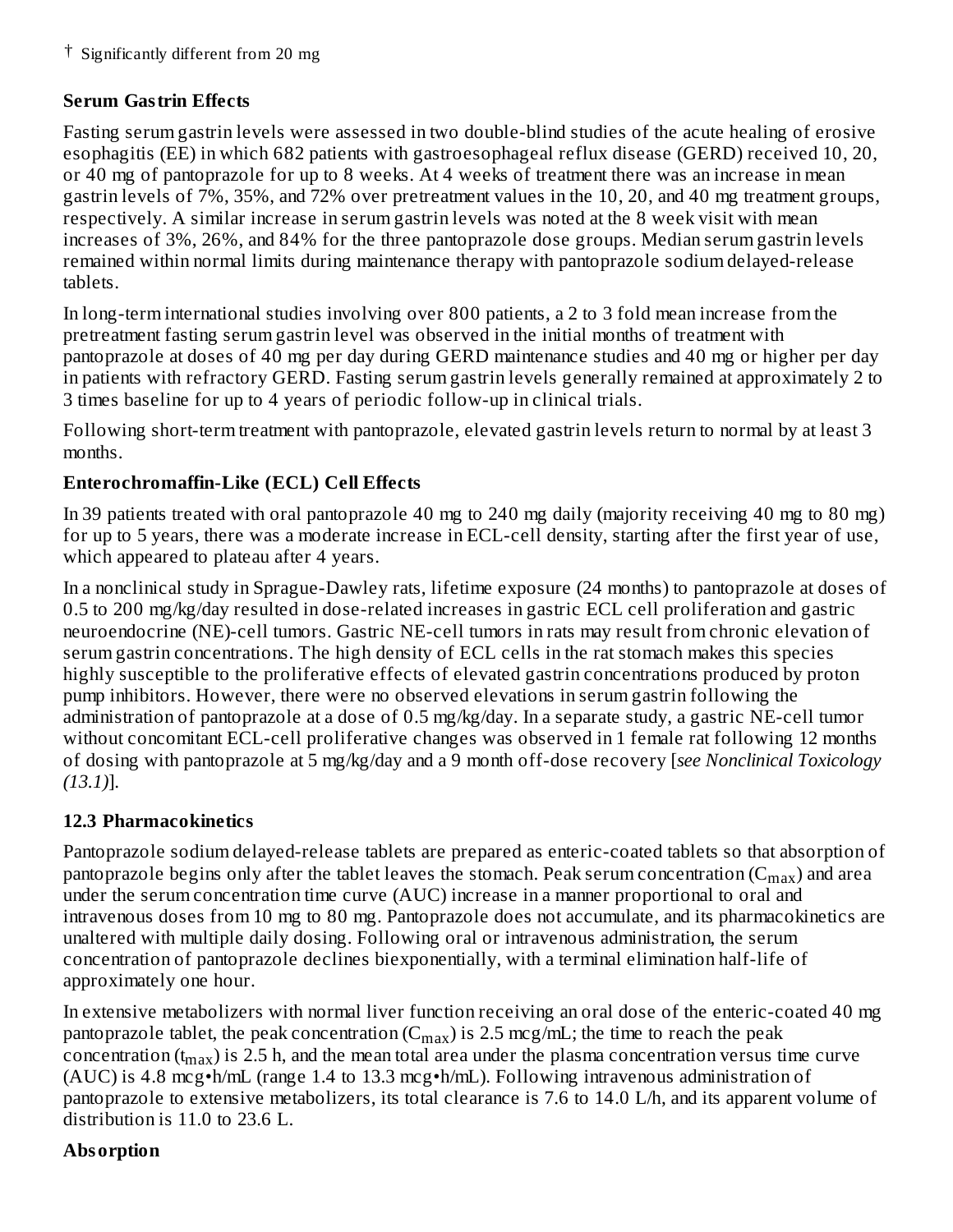After administration of a single or multiple oral 40 mg doses of pantoprazole sodium delayed-release tablets, the peak plasma concentration of pantoprazole was achieved in approximately 2.5 hours, and  $\rm{C_{max}}$  was 2.5 mcg/mL. Pantoprazole undergoes little first-pass metabolism, resulting in an absolute bioavailability of approximately 77%. Pantoprazole absorption is not affected by concomitant administration of antacids.

Administration of pantoprazole sodium delayed-release tablets with food may delay its absorption up to 2 hours or longer; however, the  $\rm{C_{max}}$  and the extent of pantoprazole absorption (AUC) are not altered. Thus, pantoprazole sodium delayed-release tablets may be taken without regard to timing of meals.

### **Distribution**

The apparent volume of distribution of pantoprazole is approximately 11.0 to 23.6 L, distributing mainly in extracellular fluid. The serum protein binding of pantoprazole is about 98%, primarily to albumin.

### **Metabolism**

Pantoprazole is extensively metabolized in the liver through the cytochrome P450 (CYP) system. Pantoprazole metabolism is independent of the route of administration (intravenous or oral). The main metabolic pathway is demethylation, by CYP2C19, with subsequent sulfation; other metabolic pathways include oxidation by CYP3A4. There is no evidence that any of the pantoprazole metabolites have significant pharmacologic activity.

### **Elimination**

After a single oral or intravenous dose of  $^{14}$ C-labeled pantoprazole to healthy, normal metabolizer volunteers, approximately 71% of the dose was excreted in the urine, with 18% excreted in the feces through biliary excretion. There was no renal excretion of unchanged pantoprazole.

### **Geriatric**

Only slight to moderate increases in pantoprazole  $\rm AUC$  (43%) and  $\rm C_{max}$  (26%) were found in elderly volunteers (64 to 76 years of age) after repeated oral administration, compared with younger subjects. No dosage adjustment is recommended based on age.

### **Pediatric**

The pharmacokinetics of pantoprazole were studied in children less than 16 years of age in four randomized, open-label clinical trials in pediatric patients with presumed/proven GERD. A pediatric granule formulation was studied in children through 5 years of age, and pantoprazole delayed-release tablets were studied in children older than 5 years.

In a population PK analysis, total clearance increased with increasing bodyweight in a non-linear fashion. The total clearance also increased with increasing age only in children under 3 years of age.

Neonate Through 5 Years of Age

See *Use in Specific Populations (8.4)*.

Children and Adolescents 6 Through 16 Years of Age

The pharmacokinetics of pantoprazole delayed-release tablets were evaluated in children ages 6 through 16 years with a clinical diagnosis of GERD. The PK parameters following a single oral dose of 20 mg or 40 mg of pantoprazole tablets in children ages 6 through 16 years were highly variable (%CV ranges 40 to 80%). The geometric mean AUC estimated from population PK analysis after a 40 mg pantoprazole tablet in pediatric patients was about 39% and 10% higher respectively in 6 to 11 and 12 to 16 year-old children, compared to that of adults (**Table 6**).

#### **Table 6: PK Parameters in Children and Adoles cents 6 Through 16 Years With GERD Receiving 40 mg Pantoprazole Tablets**

| $V\rho$ ars (n = $\mu$ )<br>$\mathsf{ans}$ (n = 12)<br>12 to<br>6 to |  |  |
|----------------------------------------------------------------------|--|--|
|                                                                      |  |  |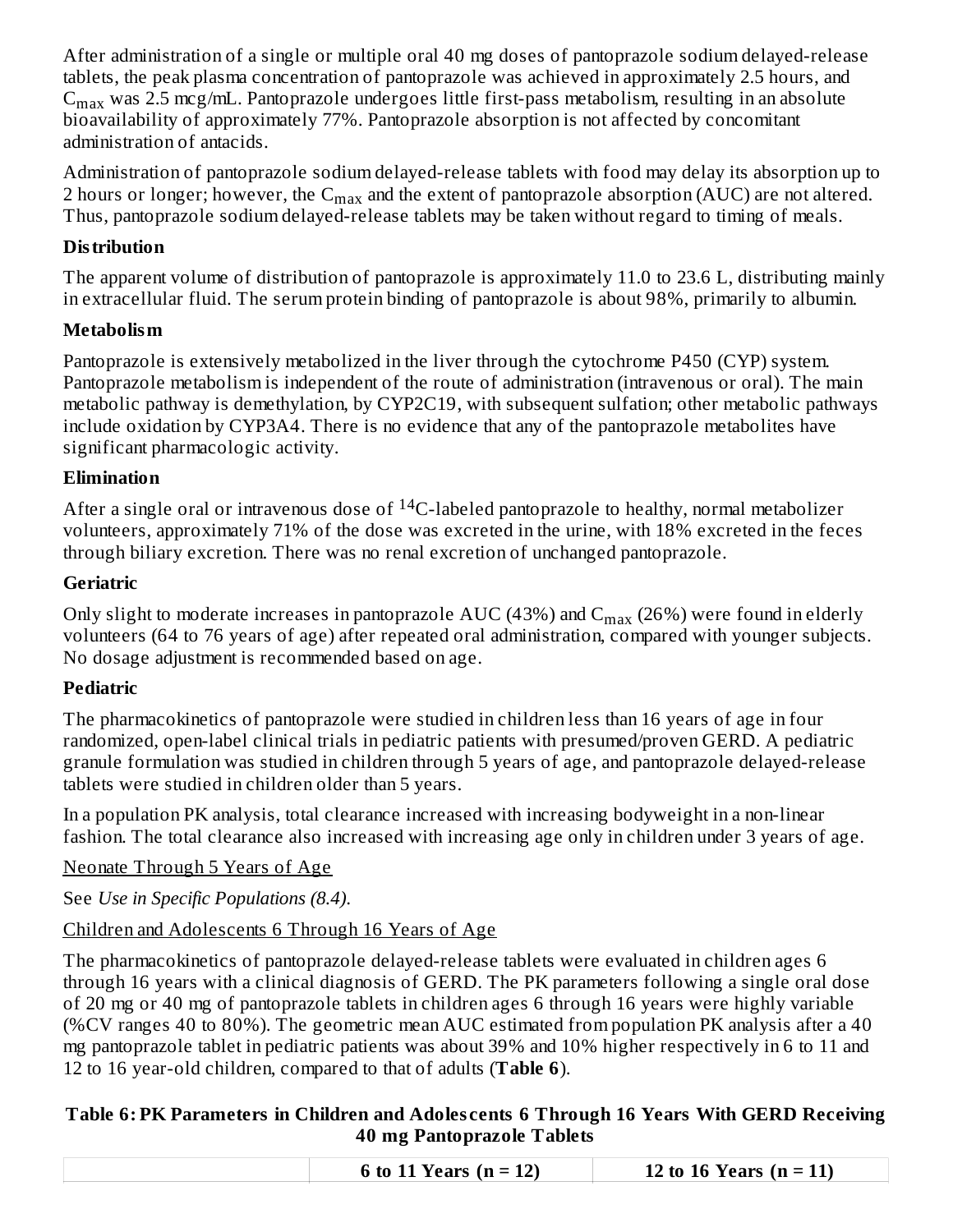| $C_{\text{max}}$ (mcg/mL) <sup>*</sup> |     |        |
|----------------------------------------|-----|--------|
| $t_{\text{max}}$ (h) <sup>†</sup>      | 2.J |        |
| AUC (mcg·h/mL)*                        | 6.Y | ا • آب |
| $CL/F (L/h)$ <sup>†</sup>              | b.c |        |

\* Geometric mean values

† Median values

### **Gender**

There is a modest increase in pantoprazole  $\mathop{\rm AUC}\nolimits$  and  $\mathop{\rm C_{max}}\nolimits$  in women compared to men. However, weight-normalized clearance values are similar in women and men. No dosage adjustment is recommended based on gender. In pediatric patients ages 1 through 16 years there were no clinically relevant effects of gender on clearance of pantoprazole, as shown by population pharmacokinetic analysis.

### **Renal Impairment**

In patients with severe renal impairment, pharmacokinetic parameters for pantoprazole were similar to those of healthy subjects. No dosage adjustment is necessary in patients with renal impairment or in patients undergoing hemodialysis.

#### **Hepatic Impairment**

In patients with mild to severe hepatic impairment (Child-Pugh A to C cirrhosis), maximum pantoprazole concentrations increased only slightly (1.5 fold) relative to healthy subjects. Although serum half-life values increased to 7 to 9 hours and AUC values increased by 5 to 7 fold in hepatic-impaired patients, these increases were no greater than those observed in CYP2C19 poor metabolizers, where no dosage adjustment is warranted. These pharmacokinetic changes in hepatic-impaired patients result in minimal drug accumulation following once-daily, multiple-dose administration. No dosage adjustment is needed in patients with mild to severe hepatic impairment. Doses higher than 40 mg/day have not been studied in hepatically impaired patients.

### **Drug-Drug Interactions**

Pantoprazole is metabolized mainly by CYP2C19 and to minor extents by CYPs 3A4, 2D6, and 2C9. In *in vivo* drug-drug interaction studies with CYP2C19 substrates (diazepam [also a CYP3A4 substrate] and phenytoin [also a CYP3A4 inducer] and clopidogrel), nifedipine, midazolam, and clarithromycin (CYP3A4 substrates), metoprolol (a CYP2D6 substrate), diclofenac, naproxen and piroxicam (CYP2C9 substrates), and theophylline (a CYP1A2 substrate) in healthy subjects, the pharmacokinetics of pantoprazole were not significantly altered.

Clopidogrel: Clopidogrel is metabolized to its active metabolite in part by CYP2C19. In a crossover clinical study, 66 healthy subjects were administered clopidogrel (300 mg loading dose followed by 75 mg per day) alone and with pantoprazole (80 mg at the same time as clopidogrel) for 5 days. On Day 5, the mean AUC of the active metabolite of clopidogrel was reduced by approximately 14% (geometric mean ratio was 86%, with 90% CI of 79 to 93%) when pantoprazole was coadministered with clopidogrel as compared to clopidogrel administered alone. Pharmacodynamic parameters were also measured and demonstrated that the change in inhibition of platelet aggregation (induced by 5 μM ADP) was correlated with the change in the exposure to clopidogrel active metabolite. The clinical significance of this finding is not clear.

Mycophenolate Mofetil (MMF): Administration of pantoprazole 40 mg twice daily for 4 days and a single 1000 mg dose of MMF approximately one hour after the last dose of pantoprazole to 12 healthy subjects in a cross-over study resulted in a 57% reduction in the  $\rm{C_{max}}$  and 27% reduction in the  $\rm{AUC}$  of MPA. Transplant patients receiving approximately 2000 mg per day of MMF ( $n = 12$ ) were compared to transplant patients receiving approximately the same dose of MMF and pantoprazole 40 mg per day ( $n =$ 21). There was a 78% reduction in the  $\rm{C_{max}}$  and a 45% reduction in the AUC of MPA in patients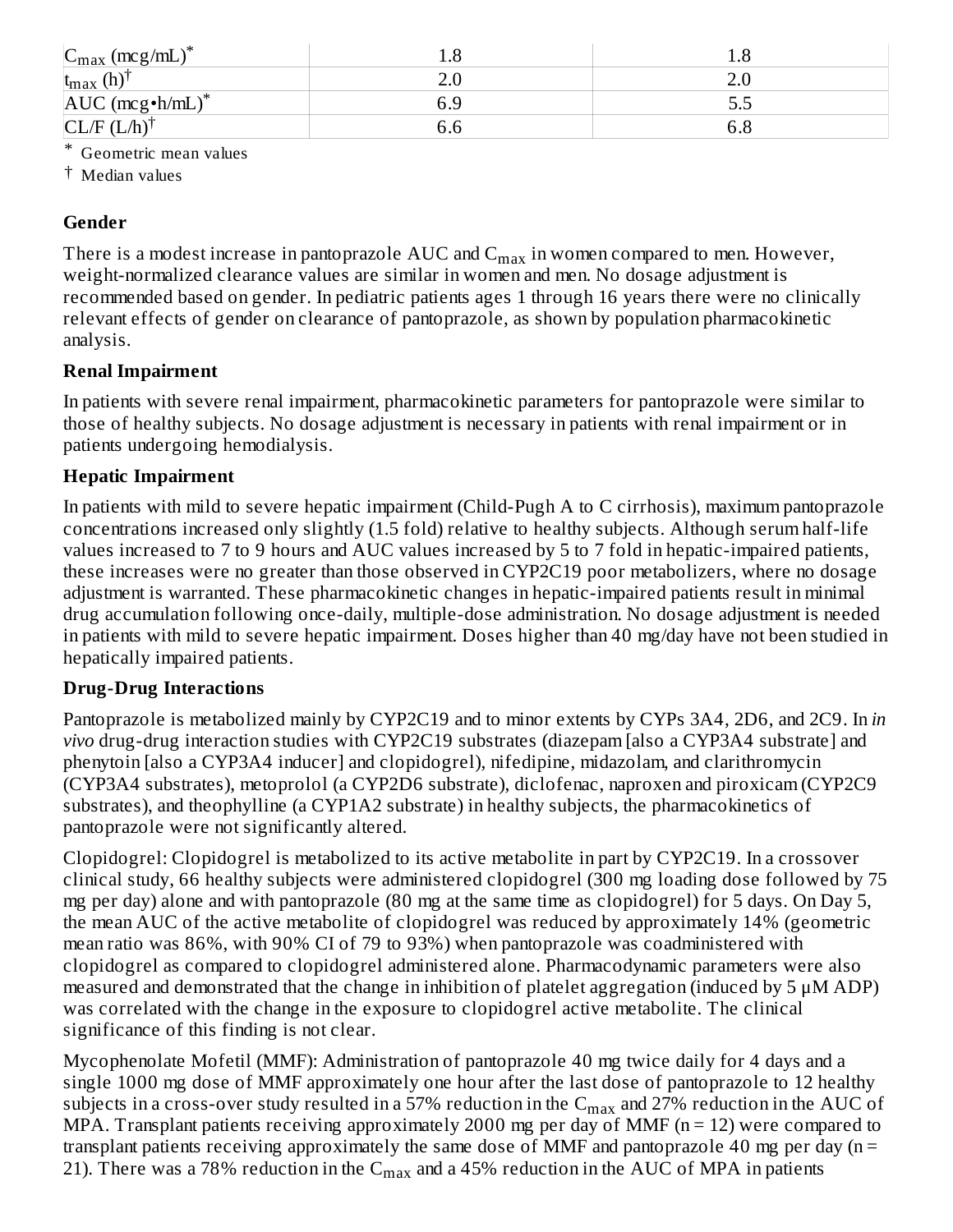receiving both pantoprazole and MMF.

*In vivo* studies also suggest that pantoprazole does not significantly affect the kinetics of the following drugs (cisapride, theophylline, diazepam [and its active metabolite, desmethyldiazepam], phenytoin, warfarin, metoprolol, nifedipine, carbamazepine, midazolam, clarithromycin, naproxen, piroxicam, and oral contraceptives [levonorgestrel/ethinyl estradiol]). Dosage adjustment of these drugs is not necessary when they are coadministered with pantoprazole. In other *in vivo* studies, digoxin, ethanol, glyburide, antipyrine, caffeine, metronidazole, and amoxicillin had no clinically relevant interactions with pantoprazole.

...<sub>...</sub>.

Based on studies evaluating possible interactions of pantoprazole with other drugs, no dosage adjustment is needed with concomitant use of the following: theophylline, cisapride, antipyrine, caffeine, carbamazepine, diazepam (and its active metabolite, desmethyldiazepam), diclofenac, naproxen, piroxicam, digoxin, ethanol, glyburide, an oral contraceptive (levonorgestrel/ethinyl estradiol), metoprolol, nifedipine, phenytoin, warfarin, midazolam, clarithromycin, metronidazole, or amoxicillin.

There was also no interaction with concomitantly administered antacids.

There have been postmarketing reports of increased INR and prothrombin time in patients receiving proton pump inhibitors, including pantoprazole, and warfarin concomitantly [*see Drug Interactions (7.2)*].

Although no significant drug-drug interactions have been observed in clinical studies, the potential for significant drug-drug interactions with more than once-daily dosing with high doses of pantoprazole has not been studied in poor metabolizers or individuals who are hepatically impaired.

### **Other Effects**

In a clinical pharmacology study, pantoprazole 40 mg given once daily for 2 weeks had no effect on the levels of the following hormones: cortisol, testosterone, triiodothyronine (T<sub>3</sub>), thyroxine (T<sub>4</sub>), thyroidstimulating hormone (TSH), thyronine-binding protein, parathyroid hormone, insulin, glucagon, renin, aldosterone, follicle-stimulating hormone, luteinizing hormone, prolactin, and growth hormone.

In a 1 year study of GERD patients treated with pantoprazole 40 mg or 20 mg, there were no changes from baseline in overall levels of  $T_3$ ,  $T_4$ , and TSH.

### **12.4 Pharmacogenomics**

CYP2C19 displays a known genetic polymorphism due to its deficiency in some subpopulations (e.g., approximately 3% of Caucasians and African-Americans and 17% to 23% of Asians are poor metabolizers). Although these subpopulations of pantoprazole poor metabolizers have elimination halflife values of 3.5 to 10.0 hours in adults, they still have minimal accumulation ( $\leq$  23%) with once-daily dosing. For adult patients who are CYP2C19 poor metabolizers, no dosage adjustment is needed.

Similar to adults, pediatric patients who have the poor metabolizer genotype of CYP2C19 (CYP2C19  $2$ <sup>\*</sup>2)<sup>\*</sup>2) exhibited greater than a 6 fold increase in AUC compared to pediatric extensive (CYP2C19)  $1/2$ ) and intermediate (CYP2C19  $1/2$ ) metabolizers. Poor metabolizers exhibited approximately 10 fold lower apparent oral clearance compared to extensive metabolizers.

For known pediatric poor metabolizers, a dose reduction should be considered.

### **13 NONCLINICAL TOXICOLOGY**

### **13.1 Carcinogenesis, Mutagenesis, Impairment of Fertility**

In a 24 month carcinogenicity study, Sprague-Dawley rats were treated orally with doses of 0.5 to 200 mg/kg/day, about 0.1 to 40 times the exposure on a body surface area basis of a 50 kg person dosed at 40 mg/day. In the gastric fundus, treatment at 0.5 to 200 mg/kg/day produced enterochromaffin-like (ECL) cell hyperplasia and benign and malignant neuroendocrine cell tumors in a dose-related manner. In the forestomach, treatment at 50 and 200 mg/kg/day (about 10 and 40 times the recommended human dose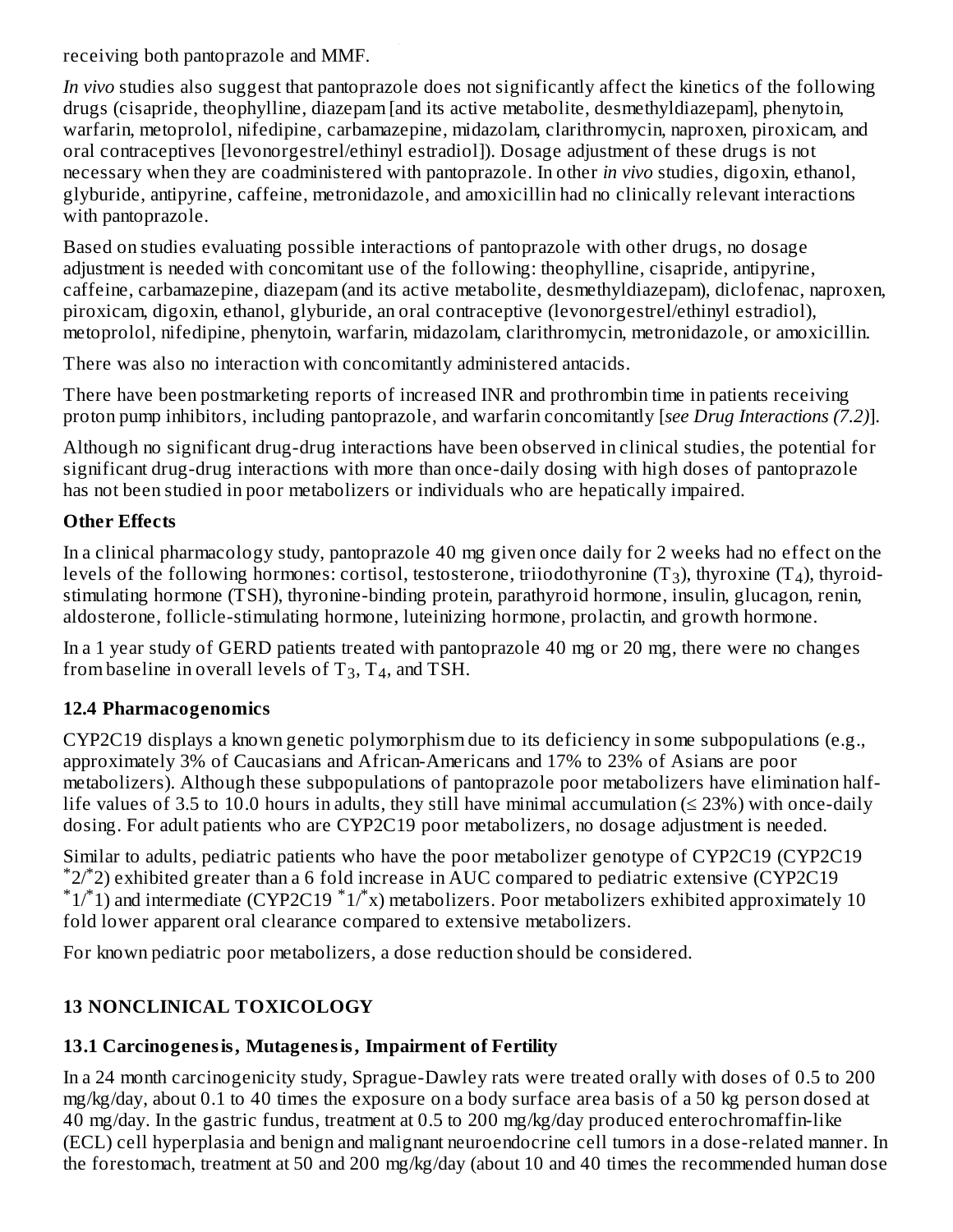on a body surface area basis) produced benign squamous cell papillomas and malignant squamous cell carcinomas. Rare gastrointestinal tumors associated with pantoprazole treatment included an adenocarcinoma of the duodenum at 50 mg/kg/day and benign polyps and adenocarcinomas of the gastric fundus at 200 mg/kg/day. In the liver, treatment at 0.5 to 200 mg/kg/day produced dose-related increases in the incidences of hepatocellular adenomas and carcinomas. In the thyroid gland, treatment at 200 mg/kg/day produced increased incidences of follicular cell adenomas and carcinomas for both male and female rats.

In a 24 month carcinogenicity study, Fischer 344 rats were treated orally with doses of 5 to 50 mg/kg/day, approximately 1 to 10 times the recommended human dose based on body surface area. In the gastric fundus, treatment at 5 to 50 mg/kg/day produced enterochromaffin-like (ECL) cell hyperplasia and benign and malignant neuroendocrine cell tumors. Dose selection for this study may not have been adequate to comprehensively evaluate the carcinogenic potential of pantoprazole.

In a 24 month carcinogenicity study, B6C3F1 mice were treated orally with doses of 5 to 150 mg/kg/day, 0.5 to 15 times the recommended human dose based on body surface area. In the liver, treatment at 150 mg/kg/day produced increased incidences of hepatocellular adenomas and carcinomas in female mice. Treatment at 5 to 150 mg/kg/day also produced gastric-fundic ECL cell hyperplasia.

A 26 week p53 +/- transgenic mouse carcinogenicity study was not positive.

Pantoprazole was positive in the *in vitro* human lymphocyte chromosomal aberration assays, in one of two mouse micronucleus tests for clastogenic effects, and in the *in vitro* Chinese hamster ovarian cell/HGPRT forward mutation assay for mutagenic effects. Equivocal results were observed in the *in vivo* rat liver DNA covalent binding assay. Pantoprazole was negative in the *in vitro* Ames mutation assay, the *in vitro* unscheduled DNA synthesis (UDS) assay with rat hepatocytes, the *in vitro* AS52/GPT mammalian cell-forward gene mutation assay, the *in vitro* thymidine kinase mutation test with mouse lymphoma L5178Y cells, and the *in vivo* rat bone marrow cell chromosomal aberration assay.

There were no effects on fertility or reproductive performance when pantoprazole was given at oral doses up to 500 mg/kg/day in male rats (98 times the recommended human dose based on body surface area) and 450 mg/kg/day in female rats (88 times the recommended human dose based on body surface area).

### **13.2 Animal Toxicology and/or Pharmacology**

Studies in neonatal/juvenile and adult rats and dogs were performed. The data from these studies revealed that animals in both age groups respond to pantoprazole in a similar manner. Gastric alterations, including increased stomach weights, increased incidence of eosinophilic chief cells in adult and neonatal/juvenile rats, and atrophy of chief cells in adult rats and in neonatal/juvenile dogs, were observed in the fundic mucosa of stomachs in repeated-dose studies. Decreases in red cell mass parameters, increases in cholesterol and triglycerides, increased liver weight, enzyme induction, and hepatocellular hypertrophy were also seen in repeated-dose studies in rats and/or dogs. Full to partial recovery of these effects were noted in animals of both age groups following a recovery period.

### **Reproductive Toxicology Studies**

Reproduction studies have been performed in rats at oral doses up to 450 mg/kg/day (88 times the recommended human dose based on body surface area) and rabbits at oral doses up to 40 mg/kg/day (16 times the recommended human dose based on body surface area) and have revealed no evidence of impaired fertility or harm to the fetus due to pantoprazole.

### **14 CLINICAL STUDIES**

Pantoprazole sodium delayed-release tablets were used in the following clinical trials.

### **14.1 Erosive Esophagitis (EE) Associated With Gastroesophageal Reflux Dis eas e (GERD)**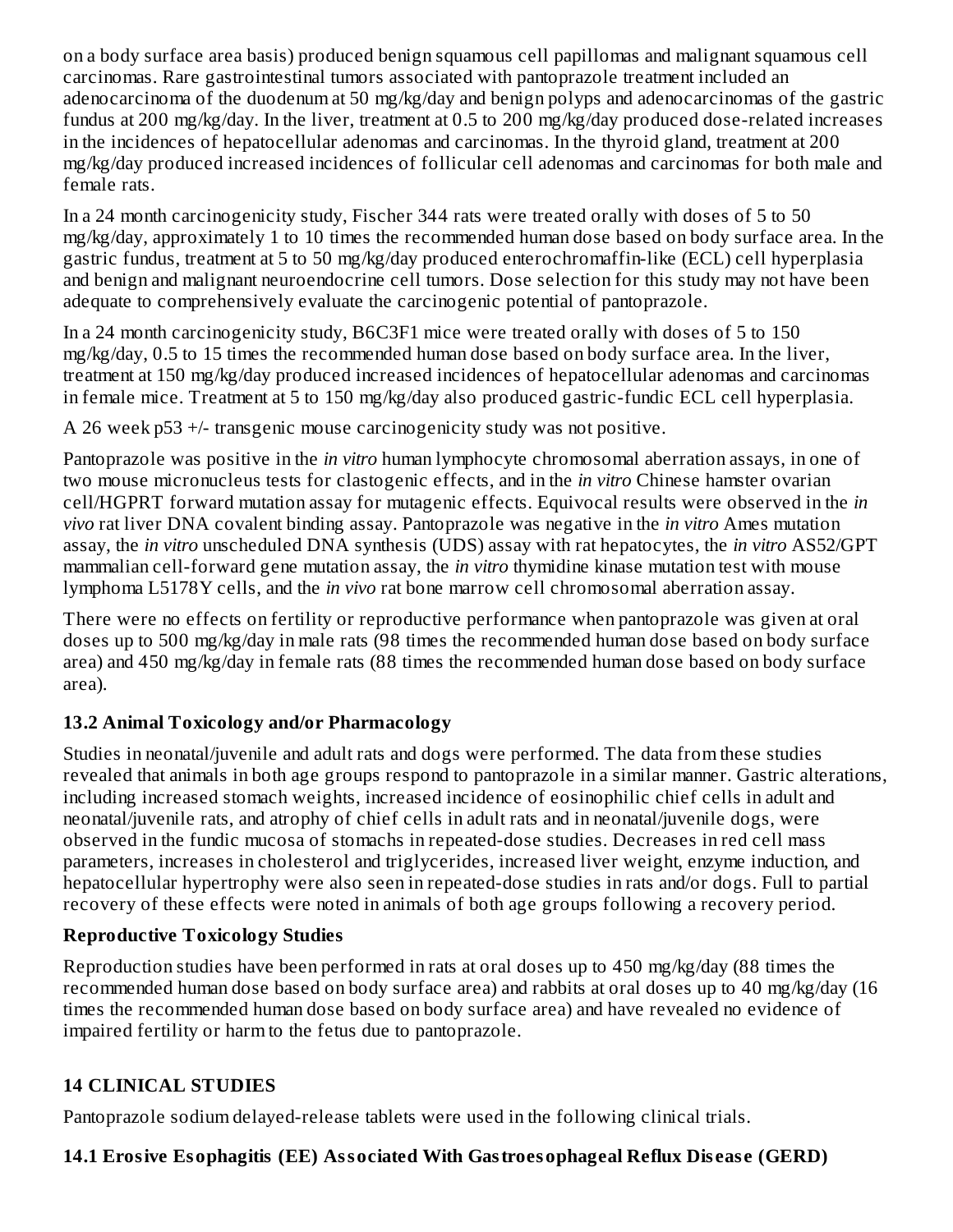#### Adult Patients

A U.S. multicenter, double-blind, placebo-controlled study of pantoprazole 10 mg, 20 mg, or 40 mg once daily was conducted in 603 patients with reflux symptoms and endoscopically diagnosed EE of grade 2 or above (Hetzel-Dent scale). In this study, approximately 25% of enrolled patients had severe EE of grade 3, and 10% had grade 4. The percentages of patients healed (per protocol,  $n = 541$ ) in this study are shown in **Table 7**.

|      |                            | Pantoprazole               |                                           | Placebo    |
|------|----------------------------|----------------------------|-------------------------------------------|------------|
| Week | 10 mg Daily<br>$(n = 153)$ | 20 mg Daily<br>$(n = 158)$ | 40 mg Daily<br>$(n = 162)$                | $(n = 68)$ |
| 4    | 45.6%*                     | $58.4\%$ <sup>*,†</sup>    | $75.0\%$ $\overset{*,\pm}\longrightarrow$ | 14.3%      |
| 8    | 66.0%*                     | $83.5\%$ <sup>*,†</sup>    | $92.6\%$ <sup>*,‡</sup>                   | 39.7%      |

|  |  | Table 7: Erosive Esophagitis Healing Rates (Per Protocol) |
|--|--|-----------------------------------------------------------|
|  |  |                                                           |

 $*$  (p < 0.001) pantoprazole versus placebo

† (p < 0.05) versus 10 mg pantoprazole

‡ (p < 0.05) versus 10 mg or 20 mg pantoprazole

In this study, all pantoprazole treatment groups had significantly greater healing rates than the placebo group. This was true regardless of *H. pylori* status for the 40 mg and 20 mg pantoprazole treatment groups. The 40 mg dose of pantoprazole resulted in healing rates significantly greater than those found with either the 20 mg or 10 mg dose.

A significantly greater proportion of patients taking pantoprazole 40 mg experienced complete relief of daytime and nighttime heartburn and the absence of regurgitation, starting from the first day of treatment, compared with placebo. Patients taking pantoprazole consumed significantly fewer antacid tablets per day than those taking placebo.

Pantoprazole 40 mg and 20 mg once daily were also compared with nizatidine 150 mg twice daily in a U.S. multicenter, double-blind study of 243 patients with reflux symptoms and endoscopically diagnosed EE of grade 2 or above. The percentages of patients healed (per protocol,  $n = 212$ ) are shown in **Table 8**.

|      | Pantoprazole |                       | <b>Nizatidine</b>  |
|------|--------------|-----------------------|--------------------|
| Week | 20 mg Daily  | 40 mg Daily           | 150 mg Twice Daily |
|      | $(n = 72)$   | $(n = 70)$            | $(n = 70)$         |
|      | 61.4%*       | 64.0%*                | 22.2%              |
|      | 79.2%*       | $82.9\%$ <sup>*</sup> | 41.4%              |

### **Table 8: Erosive Esophagitis Healing Rates (Per Protocol)**

 $*$  ( $p < 0.001$ ) pantoprazole versus nizatidine

Once-daily treatment with pantoprazole 40 mg or 20 mg resulted in significantly superior rates of healing at both 4 and 8 weeks compared with twice-daily treatment with 150 mg of nizatidine. For the 40 mg treatment group, significantly greater healing rates compared to nizatidine were achieved regardless of the *H. pylori* status.

A significantly greater proportion of the patients in the pantoprazole treatment groups experienced complete relief of nighttime heartburn and regurgitation, starting on the first day and of daytime heartburn on the second day, compared with those taking nizatidine 150 mg twice daily. Patients taking pantoprazole consumed significantly fewer antacid tablets per day than those taking nizatidine.

Pediatric Patients Ages 5 Years Through 16 Years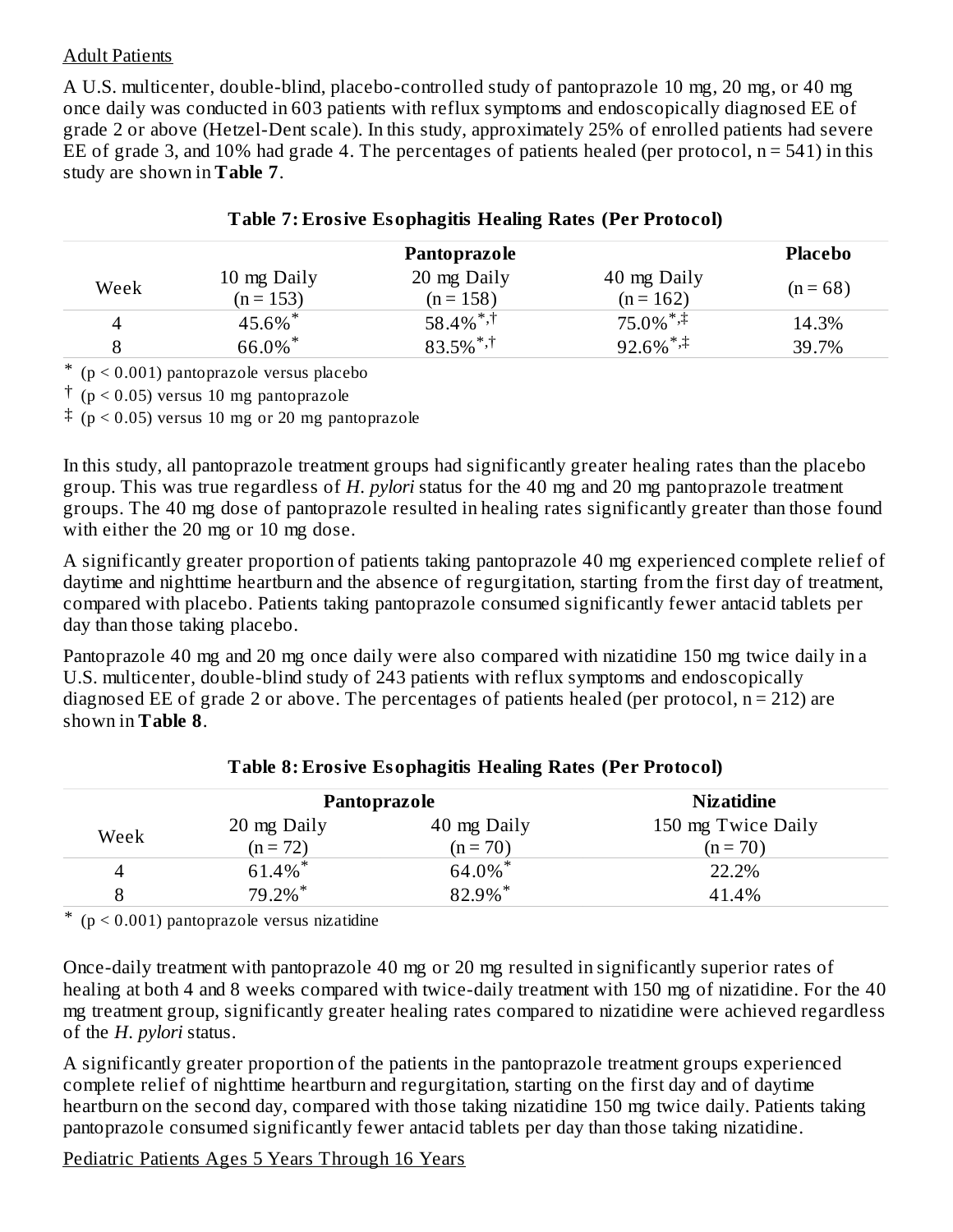The efficacy of pantoprazole in the treatment of EE associated with GERD in pediatric patients ages 5 years through 16 years is extrapolated from adequate and well-conducted trials in adults, as the pathophysiology is thought to be the same. Four pediatric patients with endoscopically diagnosed EE were studied in multicenter, randomized, double-blind, parallel-treatment trials. Children with endoscopically diagnosed EE (defined as an endoscopic Hetzel-Dent score  $\geq$  2) were treated once daily for 8 weeks with one of two dose levels of pantoprazole (20 mg or 40 mg). All 4 patients with EE were healed (Hetzel-Dent score of 0 or 1) at 8 weeks.

### **14.2 Long-Term Maintenance of Healing of Erosive Esophagitis**

Two independent, multicenter, randomized, double-blind, comparator-controlled trials of identical design were conducted in adult GERD patients with endoscopically confirmed healed erosive esophagitis to demonstrate efficacy of pantoprazole in long-term maintenance of healing. The two U.S. studies enrolled 386 and 404 patients, respectively, to receive either 10 mg, 20 mg, or 40 mg of pantoprazole sodium delayed-release tablets once daily or 150 mg of ranitidine twice daily. As demonstrated in **Table 9**, pantoprazole 40 mg and 20 mg were significantly superior to ranitidine at every timepoint with respect to the maintenance of healing. In addition, pantoprazole 40 mg was superior to all other treatments studied.

|          | Pantoprazole | Pantoprazole | Ranitidine         |
|----------|--------------|--------------|--------------------|
|          | 20 mg Daily  | 40 mg Daily  | 150 mg Twice Daily |
| Study 1  | $n = 75$     | $n = 74$     | $n = 75$           |
| Month 1  | $91*$        | $99*$        | 68                 |
| Month 3  | $82^*$       | $93^*$ , †   | 54                 |
| Month 6  | $76*$        | $90^{*,+}$   | 44                 |
| Month 12 | $70*$        | $86^{*,+}$   | 35                 |
| Study 2  | $n = 74$     | $n = 88$     | $n = 84$           |
| Month 1  | $89*$        | $92^*$ , †   | 62                 |
| Month 3  | $78*$        | $91^*$       | 47                 |
| Month 6  | $72^*$       | $88^{*,+}$   | 39                 |
| Month 12 | $72^*$       | $83*$        | 37                 |

#### **Table 9: Long-Term Maintenance of Healing of Erosive Gastroesophageal Reflux Dis eas e (GERD Maintenance): Percentage of Patients Who Remained Healed**

\*  $(p < 0.05$  vs. ranitidine)

 $\dagger$  (p < 0.05 vs. pantoprazole 20 mg)

Note: Pantoprazole 10 mg was superior ( $p < 0.05$ ) to ranitidine in Study 2, but not Study 1.

Pantoprazole 40 mg was superior to ranitidine in reducing the number of daytime and nighttime heartburn episodes from the first through the twelfth month of treatment. Pantoprazole 20 mg, administered once daily, was also effective in reducing episodes of daytime and nighttime heartburn in one trial, as presented in **Table 10**.

|          | $=$ $\frac{1}{2}$ $\frac{1}{2}$ $\frac{1}{2}$ $\frac{1}{2}$ $\frac{1}{2}$ $\frac{1}{2}$ $\frac{1}{2}$ $\frac{1}{2}$ $\frac{1}{2}$ $\frac{1}{2}$ $\frac{1}{2}$ $\frac{1}{2}$ $\frac{1}{2}$ $\frac{1}{2}$ $\frac{1}{2}$ $\frac{1}{2}$ $\frac{1}{2}$ $\frac{1}{2}$ $\frac{1}{2}$ $\frac{1}{2}$ $\frac{1}{2}$ $\frac{1}{2$ |                            |                    |  |
|----------|------------------------------------------------------------------------------------------------------------------------------------------------------------------------------------------------------------------------------------------------------------------------------------------------------------------------|----------------------------|--------------------|--|
|          |                                                                                                                                                                                                                                                                                                                        | Pantoprazole               | Ranitidine         |  |
|          |                                                                                                                                                                                                                                                                                                                        | 40 mg Daily                | 150 mg Twice Daily |  |
|          | Daytime                                                                                                                                                                                                                                                                                                                | $5.1 \pm 1.6^*$            | $18.3 \pm 1.6$     |  |
| Month 1  | Nighttime                                                                                                                                                                                                                                                                                                              | $3.9 \pm 1.1$ <sup>*</sup> | $11.9 \pm 1.1$     |  |
|          | Daytime                                                                                                                                                                                                                                                                                                                | $2.9 \pm 1.5^*$            | $17.5 \pm 1.5$     |  |
| Month 12 | Nighttime                                                                                                                                                                                                                                                                                                              | $2.5 \pm 1.2^*$            | $13.8 \pm 1.3$     |  |

#### **Table 10: Number of Episodes of Heartburn (Mean ± SD)**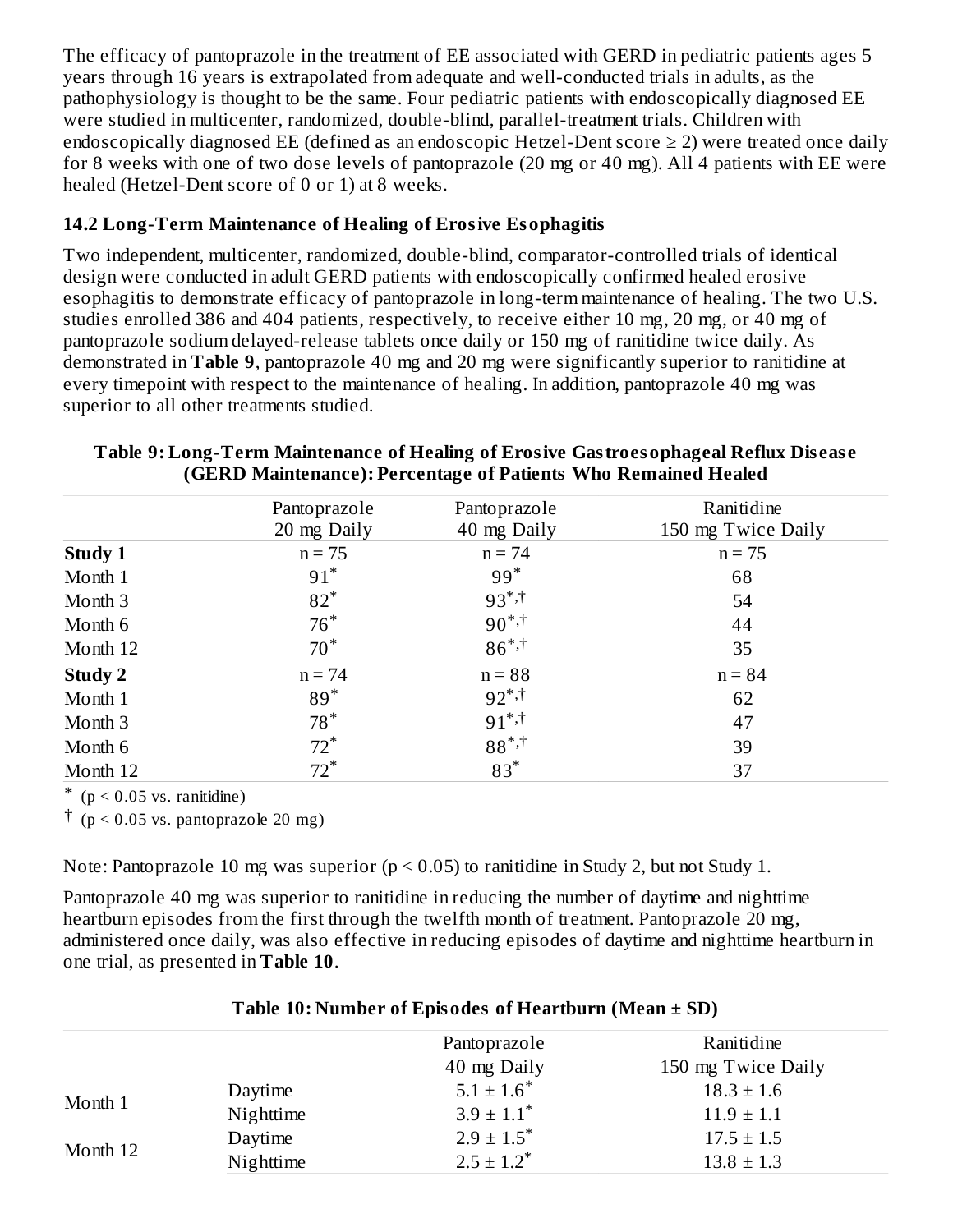$*$  ( $p < 0.001$  vs. ranitidine, combined data from the two U.S. studies)

### **14.3 Pathological Hypers ecretory Conditions Including Zollinger-Ellison Syndrome**

In a multicenter, open-label trial of 35 patients with pathological hypersecretory conditions, such as Zollinger-Ellison syndrome, with or without multiple endocrine neoplasia-type I, pantoprazole successfully controlled gastric acid secretion. Doses ranging from 80 mg daily to 240 mg daily maintained gastric acid output below 10 mEq/h in patients without prior acid-reducing surgery and below 5 mEq/h in patients with prior acid-reducing surgery.

Doses were initially titrated to the individual patient needs, and adjusted in some patients based on the clinical response with time [*see Dosage and Administration (2)*]. Pantoprazole was well tolerated at these dose levels for prolonged periods (greater than 2 years in some patients).

### **16 HOW SUPPLIED/STORAGE AND HANDLING**

### **How Supplied**

Pantoprazole sodium delayed-release tablets USP are available as follows:

20 mg: Yellow, oval shaped, unscored tablets imprinted with black ink on one side of the tablet "93/11" and plain on the other side. They are available in bottles of 90 tablets (NDC 42291-658-90).

40 mg: Yellow, oval shaped, unscored tablets imprinted with black ink on one side of the tablet "93/12" and plain on the other side. They are available in bottles of 90 tablets (NDC 42291-659-90), 500 tablets (NDC 42291-659-50) and 1000 tablets (NDC 42291-659-10).

### **Storage**

Store at 20° to 25°C (68° to 77°F) [See USP Controlled Room Temperature].

Dispense in a tight, light-resistant container as defined in the USP, with a child-resistant closure (as required).

KEEP THIS AND ALL MEDICATIONS OUT OF THE REACH OF CHILDREN.

# **17 PATIENT COUNSELING INFORMATION**

See *FDA-Approved Medication Guide*

- Caution patients that pantoprazole sodium delayed-release tablets should not be split, crushed, or chewed.
- Tell patients that pantoprazole sodium delayed-release tablets should be swallowed whole, with or without food in the stomach.
- Let patients know that concomitant administration of antacids does not affect the absorption of pantoprazole sodium delayed-release tablets.
- Advise patients to immediately report and seek care for any cardiovascular or neurological symptoms including palpitation, dizziness, seizures, and tetany as these may be signs of hypomagnesemia [*see Warnings and Precautions (5.7)*].
- Advise patients to immediately report and seek care for diarrhea that does not improve. This may be a sign of *Clostridium difficile* associated diarrhea [*see Warnings and Precautions (5.5)*].

Manufactured For: AvKARE, Inc. Pulaski, TN 38478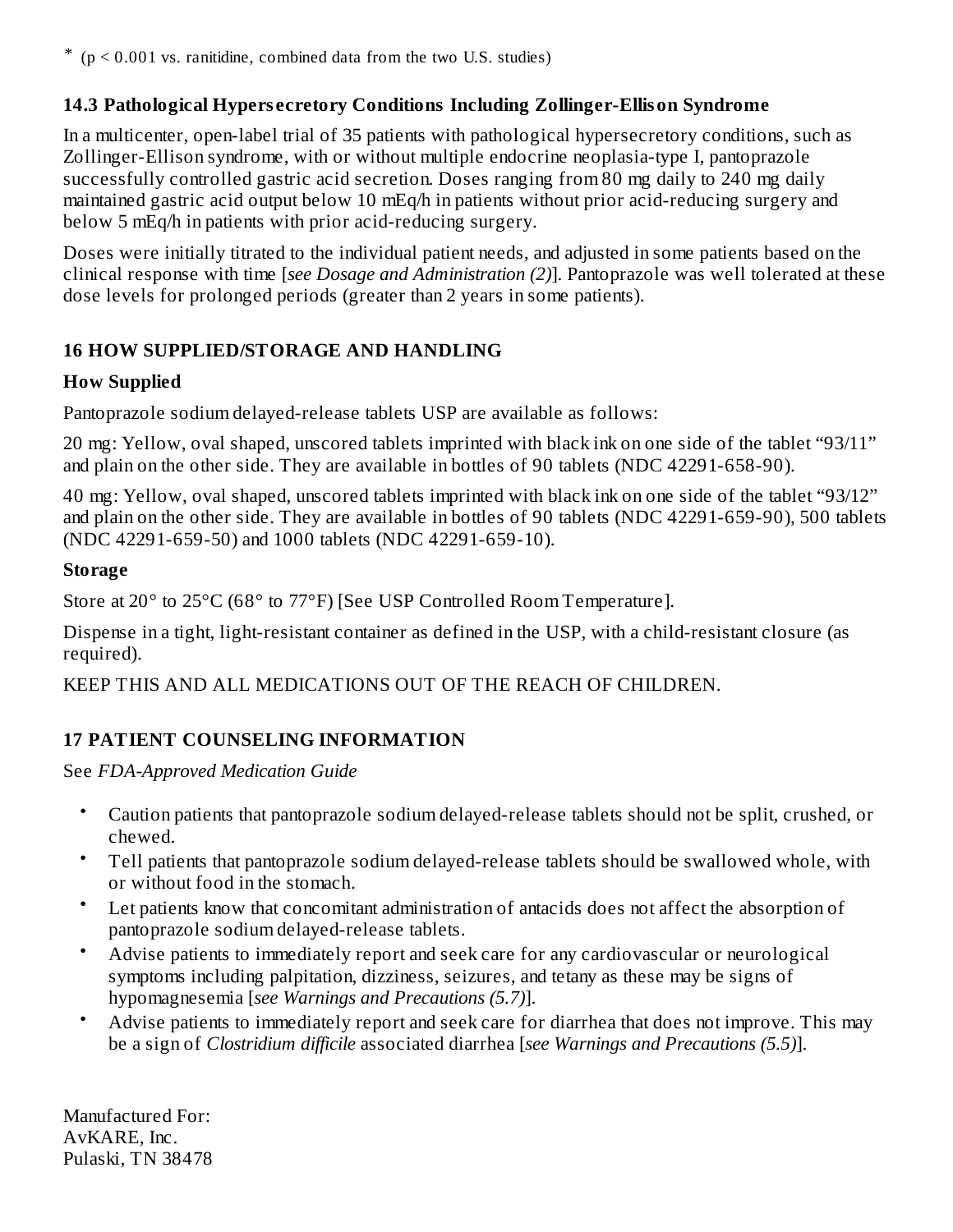#### **MEDICATION GUIDE**

#### **Pantoprazole Sodium (pan-TOE-pra-zole SOE-dee-um) Delayed-Releas e Tablets USP**

Read this Medication Guide before you start taking pantoprazole sodium delayed-release tablets and each time you get a refill. There may be new information. This information does not take the place of talking with your doctor about your medical condition or your treatment.

#### **What is the most important information I should know about pantoprazole sodium delayedreleas e tablets?**

#### **Pantoprazole sodium delayed-releas e tablets may help your acid-related symptoms, but you could still have s erious stomach problems. Talk with your doctor.**

#### **Pantoprazole sodium delayed-releas e tablets can caus e s erious side effects, including:**

• **Diarrhea**. Pantoprazole sodium delayed-release tablets may increase your risk of getting severe diarrhea. This diarrhea may be caused by an infection (*Clostridium difficile*) in your intestines.

Call your doctor right away if you have watery stool, stomach pain, and fever that does not go away.

• **Bone fractures**. People who take multiple daily doses of proton pump inhibitor medicines for a long period of time (a year or longer) may have an increased risk of fractures of the hip, wrist or spine. You should take pantoprazole sodium delayed-release tablets exactly as prescribed, at the lowest dose possible for your treatment and for the shortest time needed. Talk to your doctor about your risk of bone fracture if you take pantoprazole sodium delayed-release tablets.

Pantoprazole sodium delayed-release tablets can have other serious side effects. See **"What are the possible side effects of pantoprazole sodium delayed-releas e tablets?"**

#### **What are pantoprazole sodium delayed-releas e tablets?**

Pantoprazole sodium delayed-release tablets are a prescription medicine called a proton pump inhibitor (PPI). Pantoprazole sodium delayed-release tablets reduce the amount of acid in your stomach.

Pantoprazole sodium delayed-release tablets are used in adults:

- for up to 8 weeks to heal acid-related damage to the lining of the esophagus (erosive esophagitis or EE) and to relieve symptoms caused by gastroesophageal reflux disease (GERD). If needed, your doctor may decide to prescribe another 8 weeks of pantoprazole sodium delayed-release tablets.
- to maintain the healing of acid-related damage to the lining of the esophagus and help prevent return of heartburn symptoms caused by GERD. It is not known if pantoprazole sodium delayedrelease tablets are safe and effective if used longer than 12 months (1 year).

GERD happens when acid in your stomach backs up into the tube (esophagus) that connects your mouth to your stomach. This may cause a burning feeling in your chest or throat, sour taste, or burping.

• for the long-term treatment of conditions where your stomach makes too much acid. This includes a rare condition called Zollinger-Ellison syndrome.

Pantoprazole sodium delayed-release tablets are used in children 5 years of age and older for up to 8 weeks to heal acid-related damage to the lining of the esophagus (erosive esophagitis or EE) caused by GERD.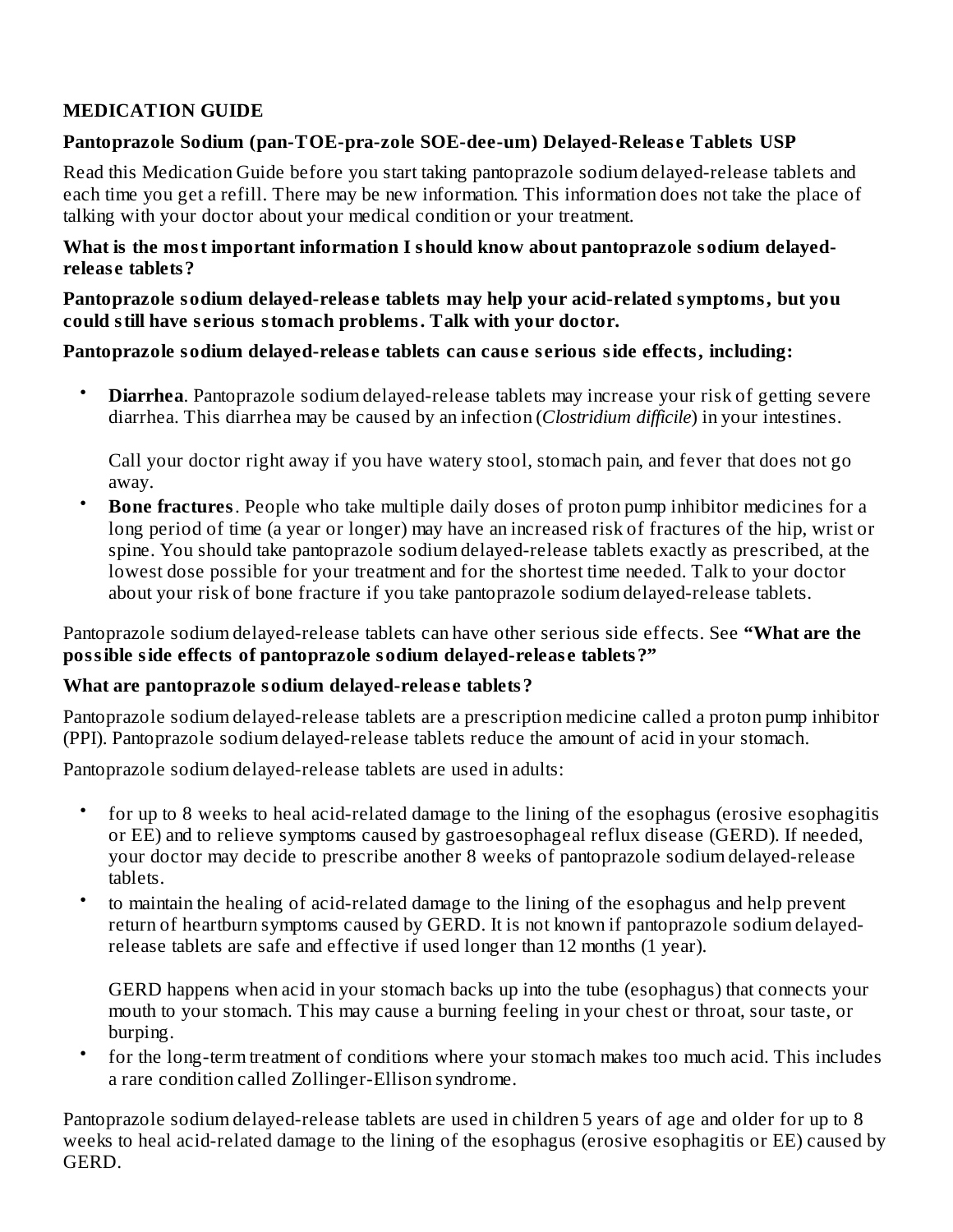It is not known if pantoprazole sodium delayed-release tablets are safe if used longer than 8 weeks in children. Pantoprazole sodium delayed-release tablets are not for use in children under 5 years of age.

#### **Who should not take pantoprazole sodium delayed-releas e tablets?**

Do not take pantoprazole sodium delayed-release tablets if you are:

- allergic to pantoprazole sodium or any of the other ingredients in pantoprazole sodium delayedrelease tablets. See the end of this Medication Guide for a complete list of ingredients in pantoprazole sodium delayed-release tablets.
- allergic to any proton pump inhibitor (PPI) medicine.

# **What should I tell my doctor before taking pantoprazole sodium delayed-releas e tablets?**

### **Before taking pantoprazole sodium delayed-releas e tablets, tell your doctor if you:**

- have been told that you have low magnesium levels in your blood
- have liver problems
- have any other medical conditions
- are pregnant or plan to become pregnant. It is not known if pantoprazole sodium delayed-release tablets will harm your unborn baby.
- are breastfeeding or plan to breastfeed. Pantoprazole may pass into your milk. You and your doctor should decide if you will take pantoprazole sodium delayed-release tablets or breastfeed. You should not do both. Talk with your doctor about the best way to feed your baby if you take pantoprazole sodium delayed-release tablets.

**Tell your doctor about all of the medicines you take,** including prescription and non-prescription drugs, vitamins and herbal supplements. Pantoprazole sodium delayed-release tablets may affect how other medicines work, and other medicines may affect how pantoprazole sodium delayed-release tablets work.

Especially tell your doctor if you take:

- atazanavir (Reyataz $^{\circledR}$ )
- nelfinavir (Viracept $^{\circledR}$ )
- warfarin (Coumadin<sup>®</sup>, Jantoven<sup>®</sup>)
- ketoconazole (Nizoral $\mathbb{R}$ )
- a product that contains iron
- an antibiotic that contains ampicillin
- methotrexate
- mycophenolate mofetil (Cellcept $\mathbb{B}$ )

Ask your doctor or pharmacist for a list of these medicines, if you are not sure.

Know the medicines that you take. Keep a list of them to show your doctor and pharmacist when you get a new medicine.

### **How should I take pantoprazole sodium delayed-releas e tablets?**

- Take pantoprazole sodium delayed-release tablets exactly as prescribed by your doctor.
- Do not change your dose or stop pantoprazole sodium delayed-release tablets without talking to your doctor.
- If you forget to take a dose of pantoprazole sodium delayed-release tablets, take it as soon as you remember. If it is almost time for your next dose, do not take the missed dose. Take the next dose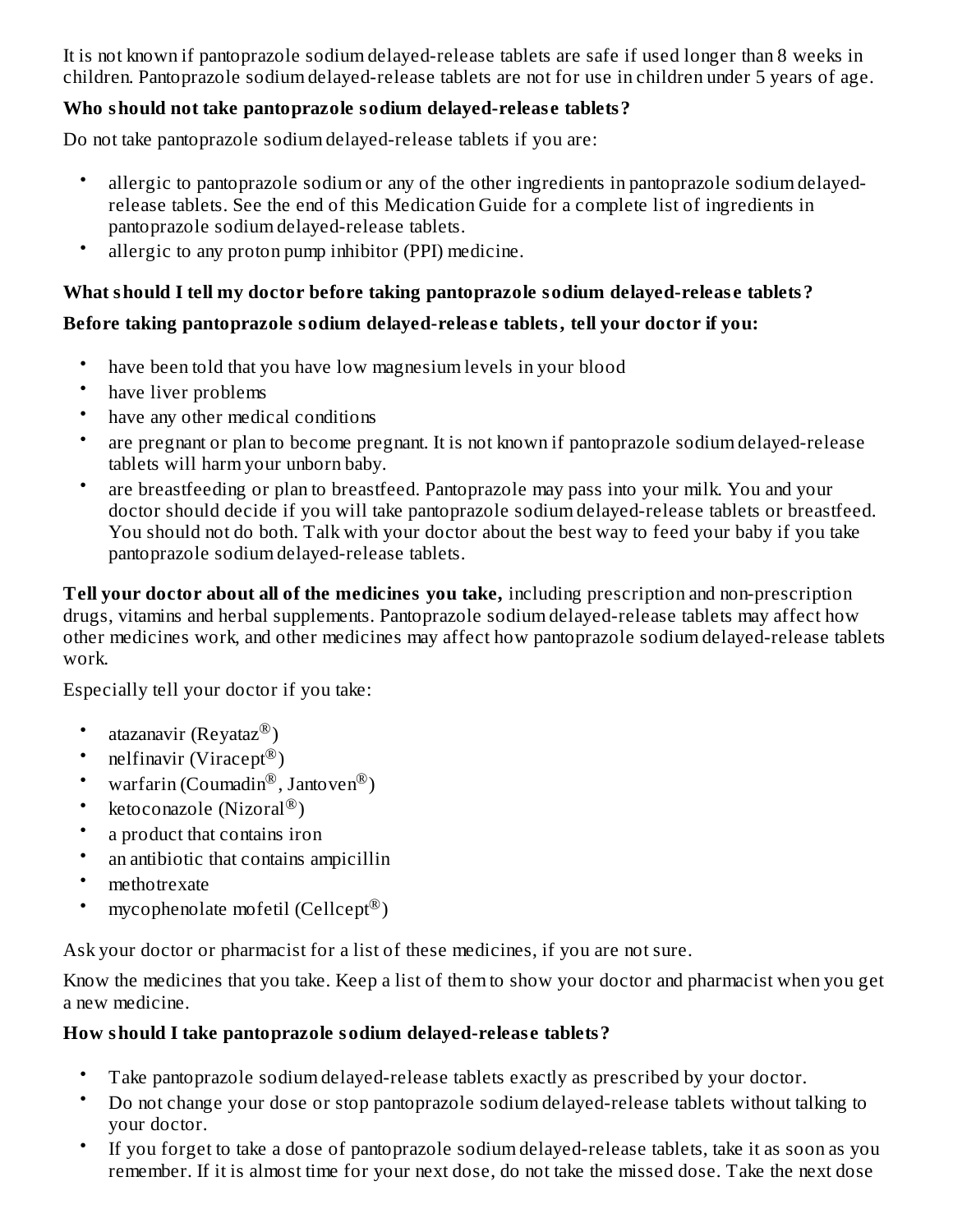at your regular time. Do not take two doses to try to make up for a missed dose.

- If you take too many pantoprazole sodium delayed-release tablets, call your doctor right away or go to the nearest hospital emergency room.
- See the Instructions for Use at the end of this Medication Guide for detailed instructions about:
	- how to take pantoprazole sodium delayed-release tablets

### **What are the possible side effects of pantoprazole sodium delayed-releas e tablets?**

**Pantoprazole sodium delayed-releas e tablets may caus e s erious side effects, including:**

#### **See "What is the most important information I should know about pantoprazole sodium delayedreleas e tablets?"**

- **Chronic (lasting a long time) inflammation of the lining of the stomach (Atrophic Gastritis).** Taking pantoprazole sodium delayed-release tablets for a long period of time may increase the risk of inflammation to your stomach lining. You may or may not have symptoms. Tell your doctor if you have stomach pain, nausea, vomiting or weight loss.
- **Vitamin B-12 deficiency.** Pantoprazole sodium delayed-release tablets reduce the amount of acid in your stomach. Stomach acid is needed to absorb vitamin B-12 properly. Talk with your doctor about the possibility of vitamin B-12 deficiency if you have been on pantoprazole sodium delayed-release tablets for a long time (more than 3 years).
- **Low magnesium levels in your body.** This problem can be serious. Low magnesium can happen in some people who take a proton pump inhibitor medicine for at least 3 months. If low magnesium levels happen, it is usually after a year of treatment. You may or may not have symptoms of low magnesium.

Tell your doctor right away if you have any of these symptoms:

- seizures
- dizziness
- abnormal or fast heartbeat
- jitteriness
- jerking movements or shaking (tremors)
- muscle weakness
- spasms of the hands and feet
- cramps or muscle aches
- spasm of the voice box

Your doctor may check the level of magnesium in your body before you start taking pantoprazole sodium delayed-release tablets or during treatment, if you will be taking pantoprazole sodium delayedrelease tablets for a long period of time.

The most common side effects with pantoprazole sodium delayed-release tablets in adults include:

- Headache
- Vomiting
- Diarrhea
- Gas
- Nausea
- Dizziness
- Stomach pain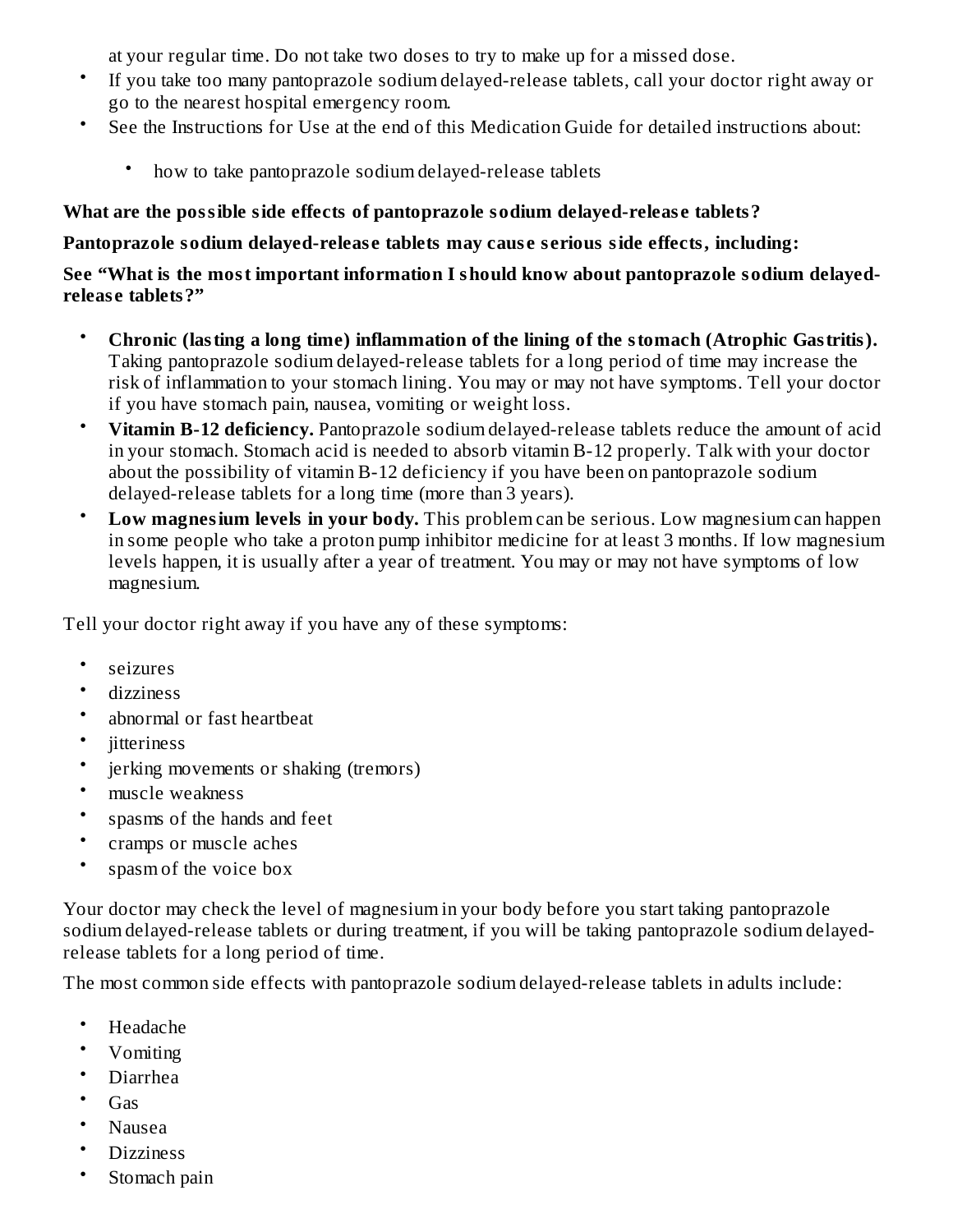• Pain in your joints

The most common side effects with pantoprazole sodium delayed-release tablets in children include:

- Upper respiratory infection
- Vomiting
- Headache
- Rash
- Fever
- Stomach pain
- Diarrhea

Other side effects:

- **Serious allergic reactions**. Tell your doctor if you get any of the following symptoms with pantoprazole sodium delayed-release tablets:
	- rash
	- face swelling
	- throat tightness
	- difficult breathing

Your doctor may stop pantoprazole sodium delayed-release tablets if these symptoms happen.

Tell your doctor about any side effects that bother you or that do not go away.

These are not all the possible side effects with pantoprazole sodium delayed-release tablets. For more information, ask your doctor or pharmacist.

Call your doctor for medical advice about side effects. You may report side effects to FDA at 1-800- FDA-1088.

### **How should I store pantoprazole sodium delayed-releas e tablets?**

• Store pantoprazole sodium delayed-release tablets at room temperature between 68° to 77°F (20° to  $25^{\circ}$ C).

### **Keep pantoprazole sodium delayed-releas e tablets and all medicines out of the reach of children.**

### **General information about pantoprazole sodium delayed-releas e tablets**

Medicines are sometimes prescribed for purposes other than those listed in a Medication Guide. Do not use pantoprazole sodium delayed-release tablets for a condition for which they were not prescribed. Do not give pantoprazole sodium delayed-release tablets to other people, even if they have the same symptoms you have. They may harm them.

This Medication Guide summarizes the most important information about pantoprazole sodium delayedrelease tablets. For more information, ask your doctor. You can ask your doctor or pharmacist for information that is written for healthcare professionals.

For more information, call 1-855-361-3993.

### **What are the ingredients in pantoprazole sodium delayed-releas e tablets USP?**

**Active ingredient:** pantoprazole sodium sesquihydrate

**Inactive ingredients in pantoprazole sodium delayed-releas e tablets:** calcium carbonate, calcium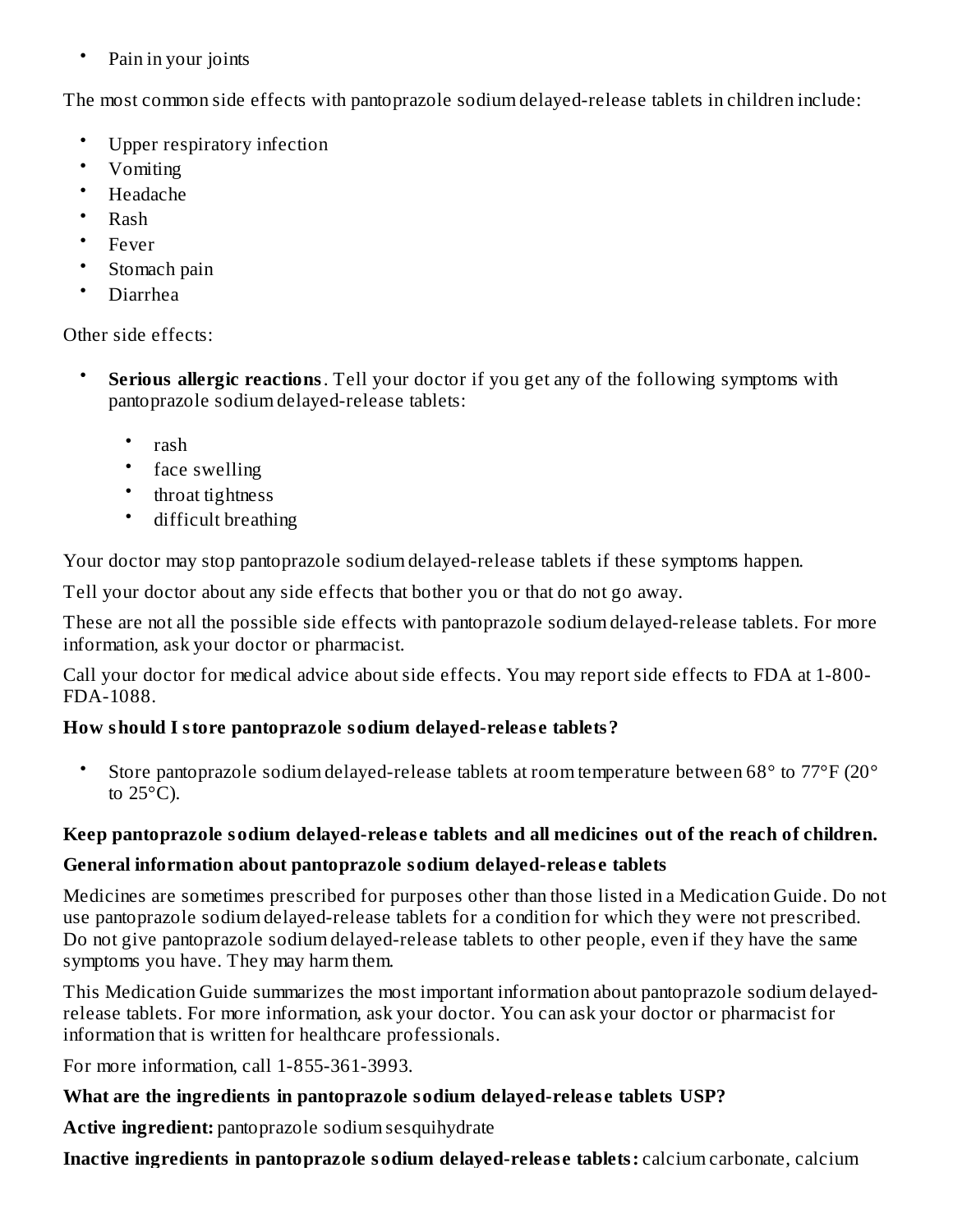stearate, D&C yellow #10 aluminum lake, FD&C yellow #6 aluminum lake, hypromellose, iron oxide black, iron oxide yellow, lactose monohydrate, low-substituted hydroxypropyl cellulose, methacrylic acid copolymer, microcrystalline cellulose, polyethylene glycol, propylene glycol, shellac glaze, sodium carbonate anhydrous, stearic acid, talc, titanium dioxide, and triethyl citrate.

#### **Instructions for Us e**

#### **Pantoprazole sodium delayed-releas e tablets:**

- You can take pantoprazole sodium delayed-release tablets with food or on an empty stomach.
- Swallow pantoprazole sodium delayed-release tablets whole.
- If you have trouble swallowing a pantoprazole sodium delayed-release 40 mg tablet, you can take two 20 mg tablets instead.
- Do not split, chew, or crush pantoprazole sodium delayed-release tablets.

This Medication Guide has been approved by the U.S. Food and Drug Administration.

All brand names listed are the registered trademarks of their respective owners and are not trademarks of AvKARE, Inc.

#### Manufactured For: **AvKARE, Inc.** Pulaski, TN 38478

Mfg. Rev. C 01/15 AV 02/16 (P)

### **Repackaging Information**

Please reference the *How Supplied* section listed above for a description of individual tablets. This drug product has been received by Aphena Pharma - TN in a manufacturer or distributor packaged configuration and repackaged in full compliance with all applicable cGMP regulations. The package configurations available from Aphena are listed below:

| Count | 40 <sub>mg</sub> |
|-------|------------------|
| 30    | 43353-343-30     |
| 60    | 43353-343-53     |

Store between 20°-25°C (68°-77°F). See USP Controlled Room Temperature. Dispense in a tight lightresistant container as defined by USP. Keep this and all drugs out of the reach of children.

Repackaged by:



Cookeville, TN 38506

20170906JH

# **Principal Display Panel**

Pantoprazole Sodium DR Tablets - 40mg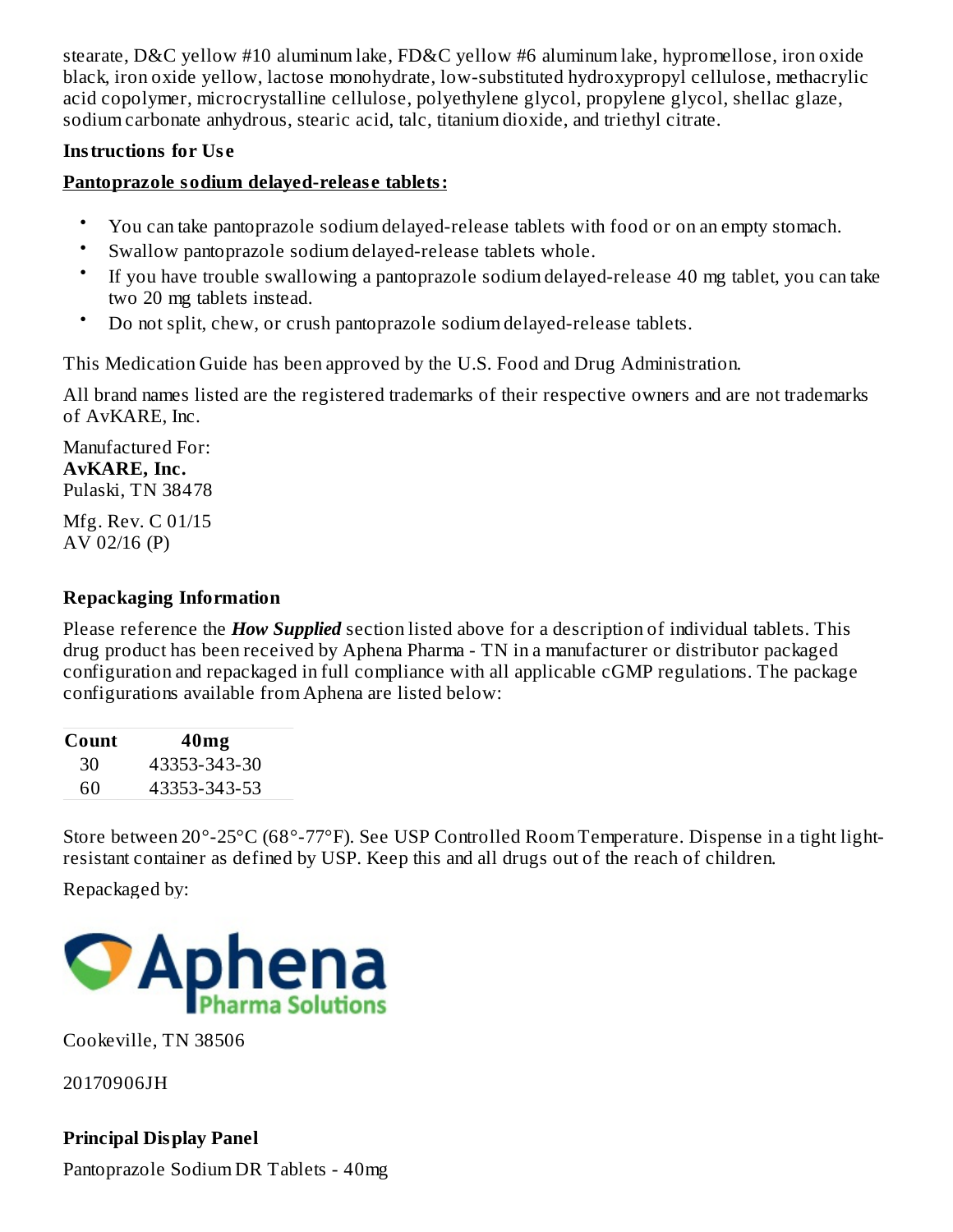

| PANTOPRAZOLE SODIUM                                                                     |                                                                                      |  |                                   |          |  |  |
|-----------------------------------------------------------------------------------------|--------------------------------------------------------------------------------------|--|-----------------------------------|----------|--|--|
| pantoprazole sodium tablet, delayed release                                             |                                                                                      |  |                                   |          |  |  |
|                                                                                         |                                                                                      |  |                                   |          |  |  |
| <b>Product Information</b>                                                              |                                                                                      |  |                                   |          |  |  |
| Product Type                                                                            | <b>HUMAN PRESCRIPTION DRUG</b><br>NDC:43353-343(NDC:42291-659)<br>Item Code (Source) |  |                                   |          |  |  |
| <b>Route of Administration</b>                                                          | ORAL                                                                                 |  |                                   |          |  |  |
|                                                                                         |                                                                                      |  |                                   |          |  |  |
|                                                                                         |                                                                                      |  |                                   |          |  |  |
| <b>Active Ingredient/Active Moiety</b>                                                  |                                                                                      |  |                                   |          |  |  |
|                                                                                         | <b>Ingredient Name</b>                                                               |  | <b>Basis of Strength Strength</b> |          |  |  |
| PANTOPRAZOLE SODIUM (UNII: 6871619Q5X) (PANTOPRAZOLE - UNII:D8TST4O562)<br>PANTOPRAZOLE |                                                                                      |  |                                   | $40$ mg  |  |  |
|                                                                                         |                                                                                      |  |                                   |          |  |  |
|                                                                                         |                                                                                      |  |                                   |          |  |  |
| <b>Inactive Ingredients</b>                                                             |                                                                                      |  |                                   |          |  |  |
| <b>Ingredient Name</b>                                                                  |                                                                                      |  |                                   | Strength |  |  |
| CALCIUM CARBONATE (UNII: H0G9379FGK)                                                    |                                                                                      |  |                                   |          |  |  |
| <b>CALCIUM STEARATE (UNII: 776 XM70 47L)</b>                                            |                                                                                      |  |                                   |          |  |  |
| D&C YELLOW NO. 10 (UNII: 35SW5USQ3G)                                                    |                                                                                      |  |                                   |          |  |  |
| ALUMINUM OXIDE (UNII: LMI26O6933)                                                       |                                                                                      |  |                                   |          |  |  |
| FD&C YELLOW NO. 6 (UNII: H77VEI93A8)                                                    |                                                                                      |  |                                   |          |  |  |
| HYPROMELLOSE 2910 (15 MPA.S) (UNII: 36 SFW2JZ0W)                                        |                                                                                      |  |                                   |          |  |  |
| FERROSOFERRIC OXIDE (UNII: XM0 M8 7F357)                                                |                                                                                      |  |                                   |          |  |  |
| FERRIC OXIDE YELLOW (UNII: EX438O2MRT)                                                  |                                                                                      |  |                                   |          |  |  |